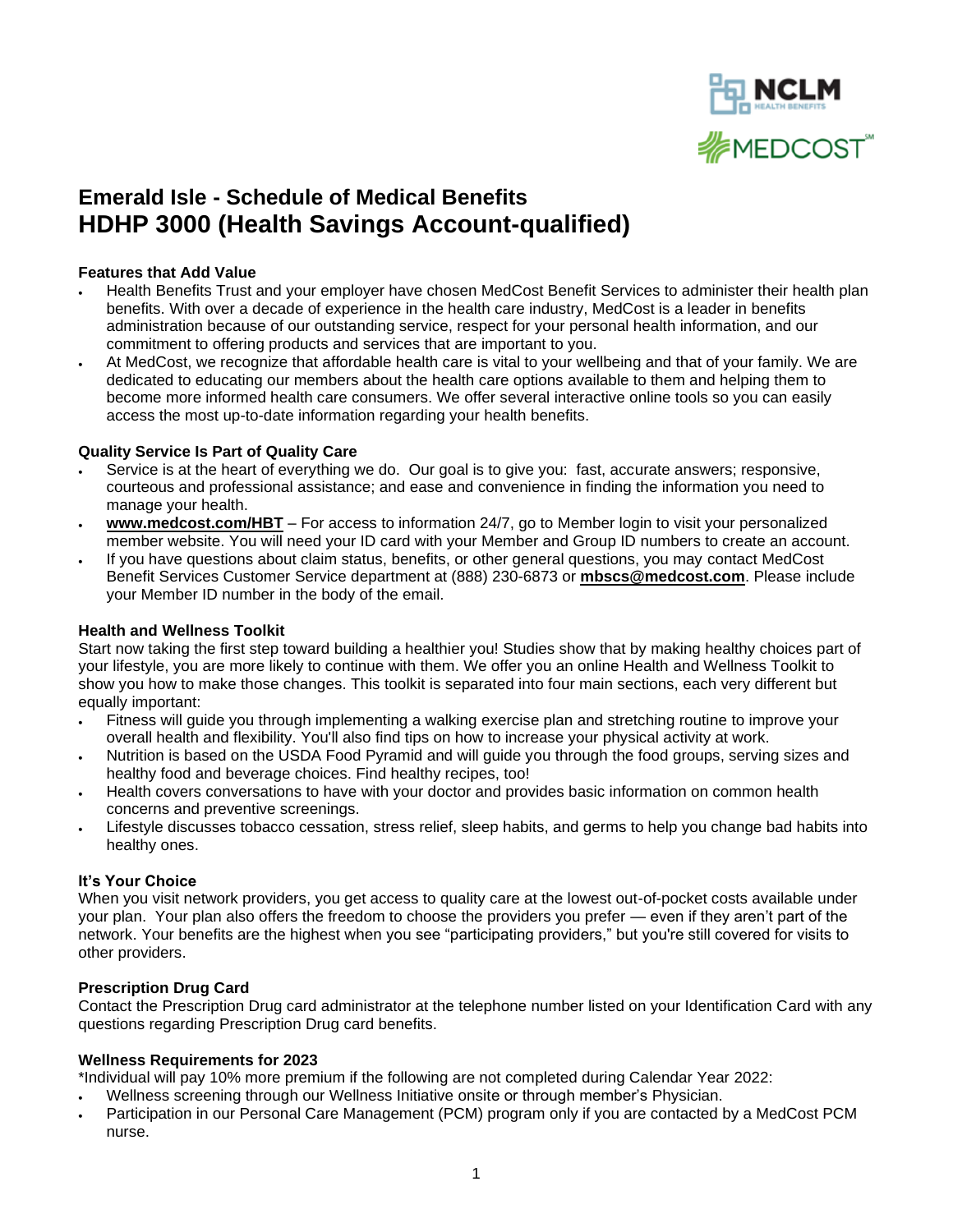\*Wellness Requirements are not applicable to COBRA participants. Wellness Requirements are not applicable to pre-65 retirees as defined by the applicable governmental entity, unless specifically designated to apply by such governmental entity.

Your health plan is committed to helping you achieve your best health. All employees have the ability to avoid any applicable penalties relating to the wellness programs. If you think you might be unable to meet a standard to avoid a penalty under this wellness program, you might qualify for an opportunity to avoid the penalty by different means. Contact [MIT@nclm.org](mailto:MIT@nclm.org) and we will work with you and, if you wish, with your doctor to find a wellness program with the same reward that is right for you in light of your health status.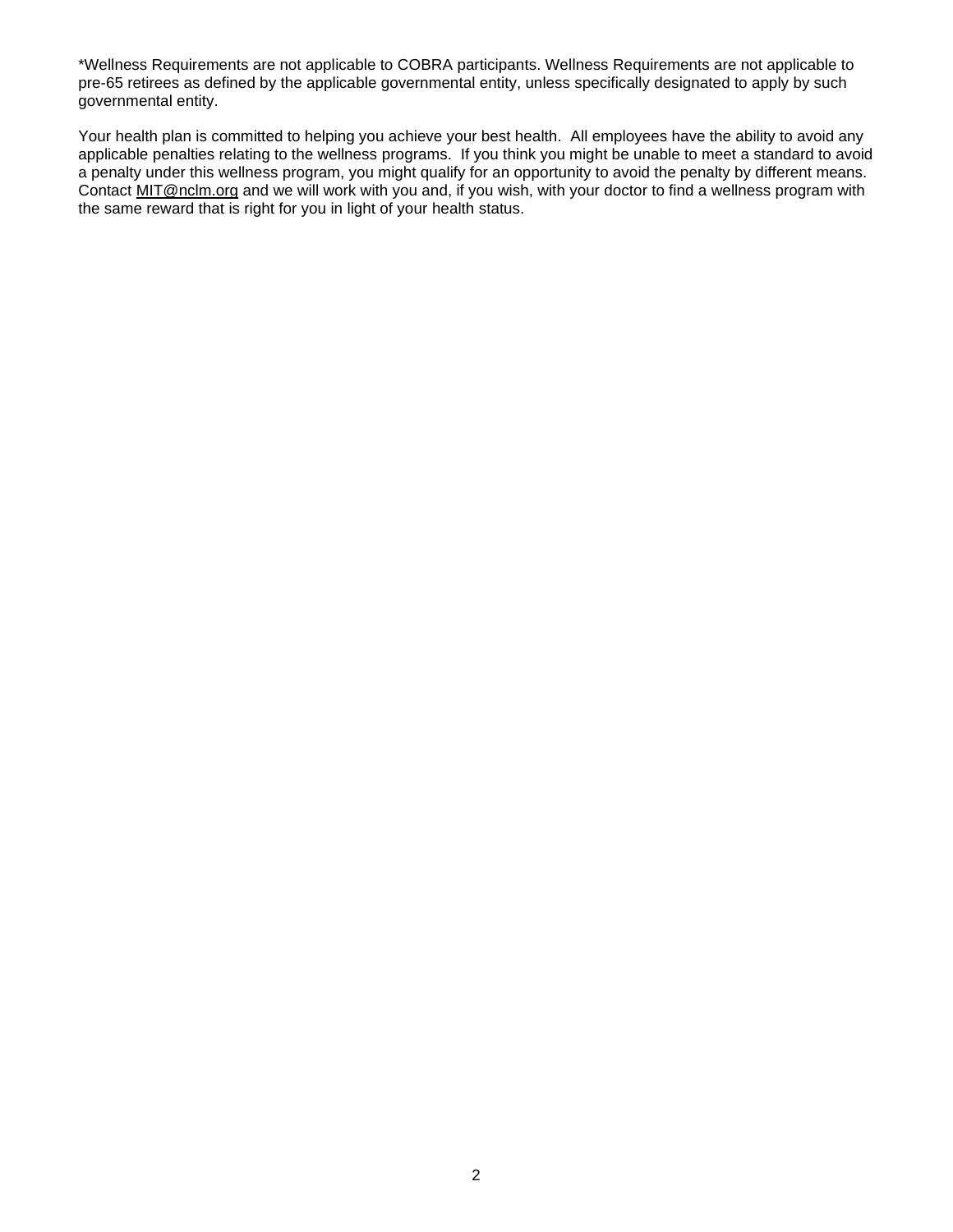# **SCHEDULE OF BENEFITS Emerald Isle - HDHP 3000**

## **This option is qualified for a Health Savings Account (HSA).**

**2022**

For access to information 24/7, go to **[www.medcost.com/HBT](http://www.medcost.com/)** and go to Member Login to visit the personalized website; use ID card with Member and Group ID numbers to create an account. For questions about claim status, benefits or other general questions, contact MedCost Benefit Services Customer Service at (888) 230-6873 or **mbscs@medcost.com**; please include Member ID in body of email.

This Schedule of Benefits is an outline of benefits of the Employee Benefit Plan provided by your Employer. The basis of payment of the benefits described herein will be determined by the provider of services and claims rules of the Plan. All benefits described in this Schedule are subject to the exclusions and limitations described more fully in the Summary Plan Description.

| See also Master Summary Plan Description for details of the Plan. |                                                                                                |  |
|-------------------------------------------------------------------|------------------------------------------------------------------------------------------------|--|
| <b>Waiting Period</b>                                             | Effective on date deemed by the governmental unit                                              |  |
| <b>Spousal Definition</b>                                         | The Town of Emerald Isle does not offer spousal coverage for medical benefits.                 |  |
| <b>Dependent Children</b>                                         | Coverage for Dependent children is extended to the end of the month during which the           |  |
|                                                                   | 26 <sup>th</sup> birthday occurs.                                                              |  |
| <b>Retirees / Board</b>                                           |                                                                                                |  |
| <b>Members</b>                                                    | See Master Summary Plan Description / governmental unit for details.                           |  |
| <b>Open Enrollment</b>                                            | Benefit choices made during Open Enrollment are effective on July 1 <sup>st</sup> unless       |  |
|                                                                   | otherwise specified by governmental unit's Human Resources department.                         |  |
| <b>Leave of Absence</b>                                           | FMLA. See Master Summary Plan Description.                                                     |  |
|                                                                   | Other than FMLA. See Master Summary Plan Description.                                          |  |
|                                                                   | <b>Network and Health Management</b>                                                           |  |
| <b>Network / Travel Option</b>                                    | As indicated on Identification card                                                            |  |
| <b>Precertification</b>                                           | Hospital admissions and Residential Treatment*<br>$\bullet$                                    |  |
|                                                                   | Transplant services**                                                                          |  |
|                                                                   | Hospital observation unit stays of more than 48 hours                                          |  |
|                                                                   | Certain diagnostic services rendered as Outpatient or in Physician's office; see               |  |
|                                                                   | Outpatient Review below***                                                                     |  |
|                                                                   | Dialysis services****                                                                          |  |
|                                                                   | Intensive Outpatient and Partial Hospitalization*****                                          |  |
|                                                                   | Non-Emergent Air Ambulance ******                                                              |  |
| Penalties                                                         | *Non-precertified room and board charges will be denied.                                       |  |
|                                                                   | ** Failure to precertify Transplant Services will result in a 50% reduction in benefits.       |  |
|                                                                   | ***Non-precertified diagnostic services listed under Outpatient Review will be denied.         |  |
|                                                                   | **** Failure to precertify dialysis will result in associated charges from the first treatment |  |
|                                                                   | date being denied.                                                                             |  |
|                                                                   | *****Non-precertified days / visits will be denied. See Medical Benefit Exclusions and         |  |
|                                                                   | Defined Terms in Summary Plan Description.                                                     |  |
|                                                                   |                                                                                                |  |
|                                                                   | ******Non-Emergent Air Ambulance services that are not precertified will be denied.            |  |
| <b>Outpatient Review</b>                                          | Precertification is required for MRI, CT and PET scans performed in Physician's office         |  |
|                                                                   | or as an Outpatient. Services performed in emergent situations (to rule out need for           |  |
|                                                                   | surgery or urgent treatment) are not subject to the requirement for Outpatient Review /        |  |
|                                                                   | Precertification.                                                                              |  |
| Penalty                                                           | Non-precertified diagnostic services listed under Outpatient Review will be denied.            |  |
| <b>Case Management</b>                                            | Life-altering injuries, illnesses and diagnoses need specialized care. MedCost has             |  |
|                                                                   | individualized intervention and care for those navigating severe health conditions. The        |  |
|                                                                   | goal of Case Management is to promote improved quality of life outcomes while                  |  |
|                                                                   | ensuring the best use of available resources.                                                  |  |
|                                                                   |                                                                                                |  |
|                                                                   | The Behavioral Health Solution program, a partnership with Carolina Behavioral Health          |  |
|                                                                   | Alliance (CBHA), is a component of Case Management that includes additional                    |  |
|                                                                   | information, support and care for Plan Participants who are receiving Plan benefits for        |  |
|                                                                   | Mental Health and / or Substance Use Disorders.                                                |  |
|                                                                   |                                                                                                |  |
|                                                                   | See the remainder of the Summary Plan Description for additional details                       |  |
| <b>Personal Care</b>                                              | Personal Care Management (PCM) is individualized care designed to help create                  |  |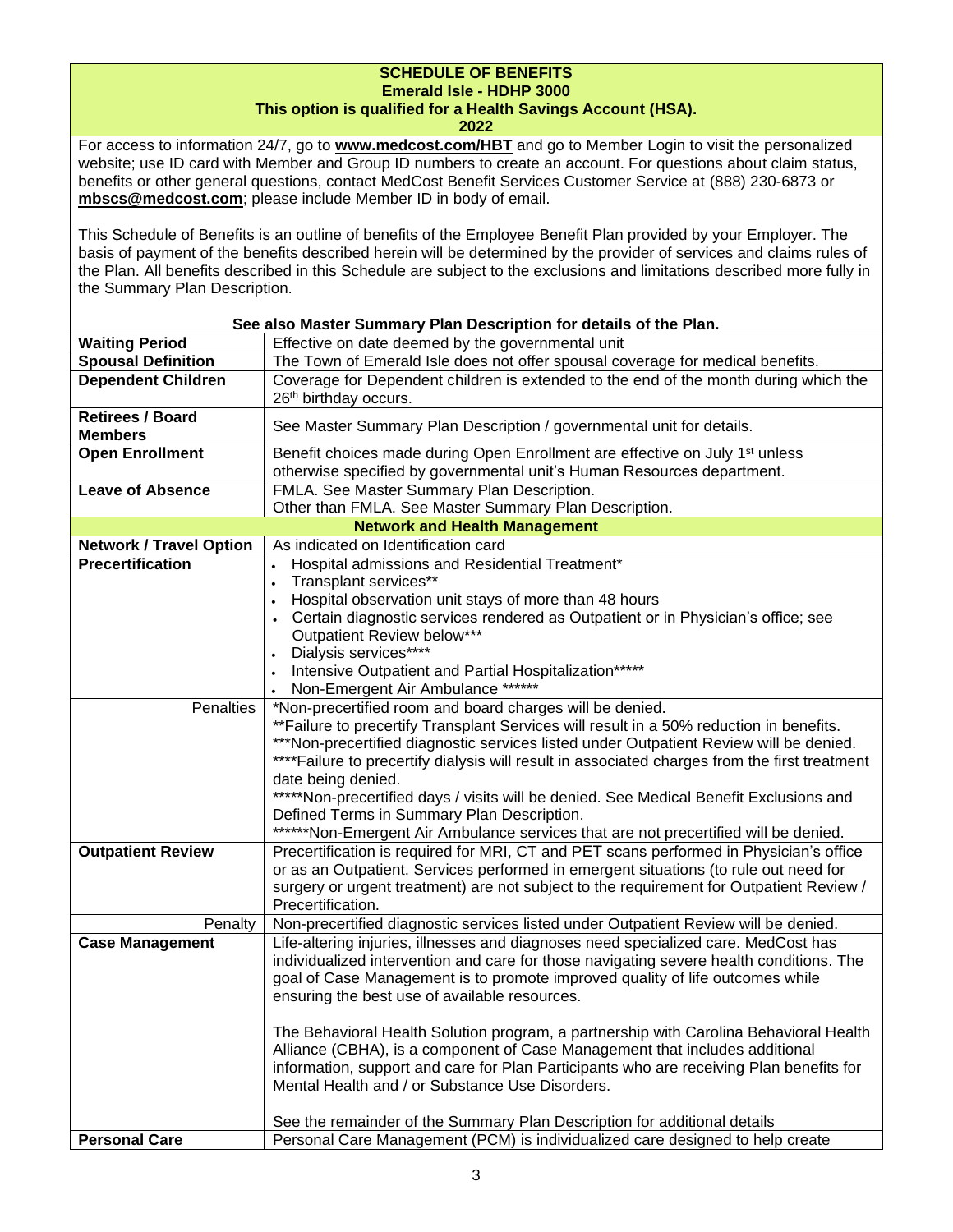|                                                                 |            | <b>Management (PCM)</b><br>positive outcomes for those who are suffering from chronic conditions.                     |                       |
|-----------------------------------------------------------------|------------|-----------------------------------------------------------------------------------------------------------------------|-----------------------|
| <b>SmartStarts Prenatal</b>                                     |            | SmartStarts is a voluntary Employee wellness program, focused on educating                                            |                       |
| Program                                                         |            | expectant mothers and mentoring them through each trimester of Pregnancy.                                             |                       |
| Incentive                                                       |            | The Plan provides an incentive for participation in this program. If you are enrolled in                              |                       |
|                                                                 |            | SmartStarts during the first trimester, The MIT health plan will reimburse \$150 (via a                               |                       |
|                                                                 |            | check), or if during the second trimester, \$75 (via a check), upon completion of the                                 |                       |
|                                                                 |            | program. For more information on the MedCost SmartStarts Program, call toll-free                                      |                       |
| (888) 230-6873 and / or see Summary Plan Description (booklet). |            |                                                                                                                       |                       |
|                                                                 |            | <b>Benefit Maximums / Deductibles / Out-of-Pocket</b>                                                                 |                       |
|                                                                 |            | <b>In-Network</b>                                                                                                     | <b>Non-Network</b>    |
|                                                                 |            | This Plan does not apply a Lifetime or Annual Benefit Maximum to each Plan Participant for the total claim            |                       |
|                                                                 |            | expenses incurred and paid while covered under this Plan.                                                             |                       |
|                                                                 | Individual | \$3,000                                                                                                               | \$3,000               |
| Deductible                                                      | Family     | \$6,000                                                                                                               | \$6,000               |
|                                                                 |            | Benefits are payable for Individual once the Individual Deductible is met. Family Deductible does not have to be      |                       |
|                                                                 |            | met before benefits can be paid for Individual.                                                                       |                       |
|                                                                 |            |                                                                                                                       |                       |
| Out-of-                                                         | Individual | \$3,000                                                                                                               | \$3,000               |
| Pocket                                                          | Family     | \$6,000                                                                                                               | \$6,000               |
| Maximum                                                         |            |                                                                                                                       |                       |
|                                                                 |            | The Family Out-of-Pocket Maximum does not have to be met before an Individual's Out-of-Pocket Maximum is              |                       |
| considered to be satisfied.                                     |            |                                                                                                                       |                       |
|                                                                 |            | Out-of-Pocket Maximum includes Copays if any, Coinsurance, and Deductibles, and excludes non-covered                  |                       |
|                                                                 |            | services, premiums, and any applicable penalties.                                                                     |                       |
|                                                                 |            |                                                                                                                       |                       |
|                                                                 |            | Once the Out-of-Pocket Maximum is reached, the Plan pays 100% of eligible charges for the remainder of the Plan       |                       |
|                                                                 |            | or Calendar Year, except for benefit penalties.                                                                       |                       |
|                                                                 |            |                                                                                                                       |                       |
|                                                                 |            | Family members meet only their individual Out-of-Pocket and then their claims will be covered at 100%. If the         |                       |
|                                                                 |            | family Out-of-Pocket has been met prior to their individual Out-of-Pocket being met, their claims will be paid at     |                       |
| 100%.                                                           |            |                                                                                                                       |                       |
|                                                                 |            |                                                                                                                       |                       |
|                                                                 |            | Network and Non-Network Deductibles and Out-of-Pocket Maximums accumulate                                             |                       |
|                                                                 |            | towards each other.                                                                                                   |                       |
| <b>Benefit Year</b>                                             |            | July 1 <sup>st</sup> through June 30 <sup>th</sup>                                                                    |                       |
|                                                                 |            | <b>Inpatient Hospital Services*</b>                                                                                   |                       |
|                                                                 |            | <b>In-Network</b>                                                                                                     | <b>Non-Network</b>    |
| <b>Room and Board</b>                                           |            | 100% after Deductible                                                                                                 | 100% after Deductible |
| Precertification required                                       |            | Includes the medical services and supplies furnished by a Hospital, Ambulatory                                        |                       |
|                                                                 |            | Surgical Center or a Birthing Center; after 48 observation hours, a confinement will be                               |                       |
|                                                                 |            | considered an inpatient confinement and will require precertification.                                                |                       |
|                                                                 |            | If you occupy a private Hospital room, you will pay the difference between the                                        |                       |
|                                                                 |            | Hospital's charges for a private room and the charge for a semiprivate room. If the                                   |                       |
|                                                                 |            | Hospital does not have semiprivate rooms or a semiprivate room is unavailable, or your                                |                       |
|                                                                 |            | medical condition requires a private room (as determined by the Claims Administrator),                                |                       |
|                                                                 |            | the Plan will consider the private room rate.                                                                         |                       |
|                                                                 |            | Payment for Critical Care room and board will be based on the Hospital's ICU charge.                                  |                       |
| <b>Physician Inpatient</b>                                      |            | 100% after Deductible                                                                                                 | 100% after Deductible |
| <b>Services</b>                                                 |            | The Plan covers professional services of a Physician for Inpatient surgical or medical                                |                       |
|                                                                 |            | services.                                                                                                             |                       |
|                                                                 |            | When multiple procedures are performed during the same operative session, benefits                                    |                       |
|                                                                 |            | will be based on Medically Necessary services. Allowable expenses will be determined                                  |                       |
|                                                                 |            | based on the complexity of the procedures. 100% of the allowable expense for the                                      |                       |
|                                                                 |            | most complex will be considered and 50% of the allowable expense or billed charge                                     |                       |
|                                                                 |            | will be considered for each additional procedure. An assistant surgeon will be                                        |                       |
|                                                                 |            | considered eligible when Medical Necessity has been determined based on standard                                      |                       |
|                                                                 |            | practices. Benefits will be based on 20% of the allowable expense or billed charge.                                   |                       |
| <b>Other Inpatient</b>                                          |            |                                                                                                                       |                       |
| <b>Services</b>                                                 |            | 100% after Deductible                                                                                                 | 100% after Deductible |
|                                                                 |            | * Pursuant to the No Surprises Act, certain services billed by Non-Network Providers for services performed in In-    |                       |
|                                                                 |            | Network facilities will be covered at the In-Network benefit level. For additional information, see the discussion of |                       |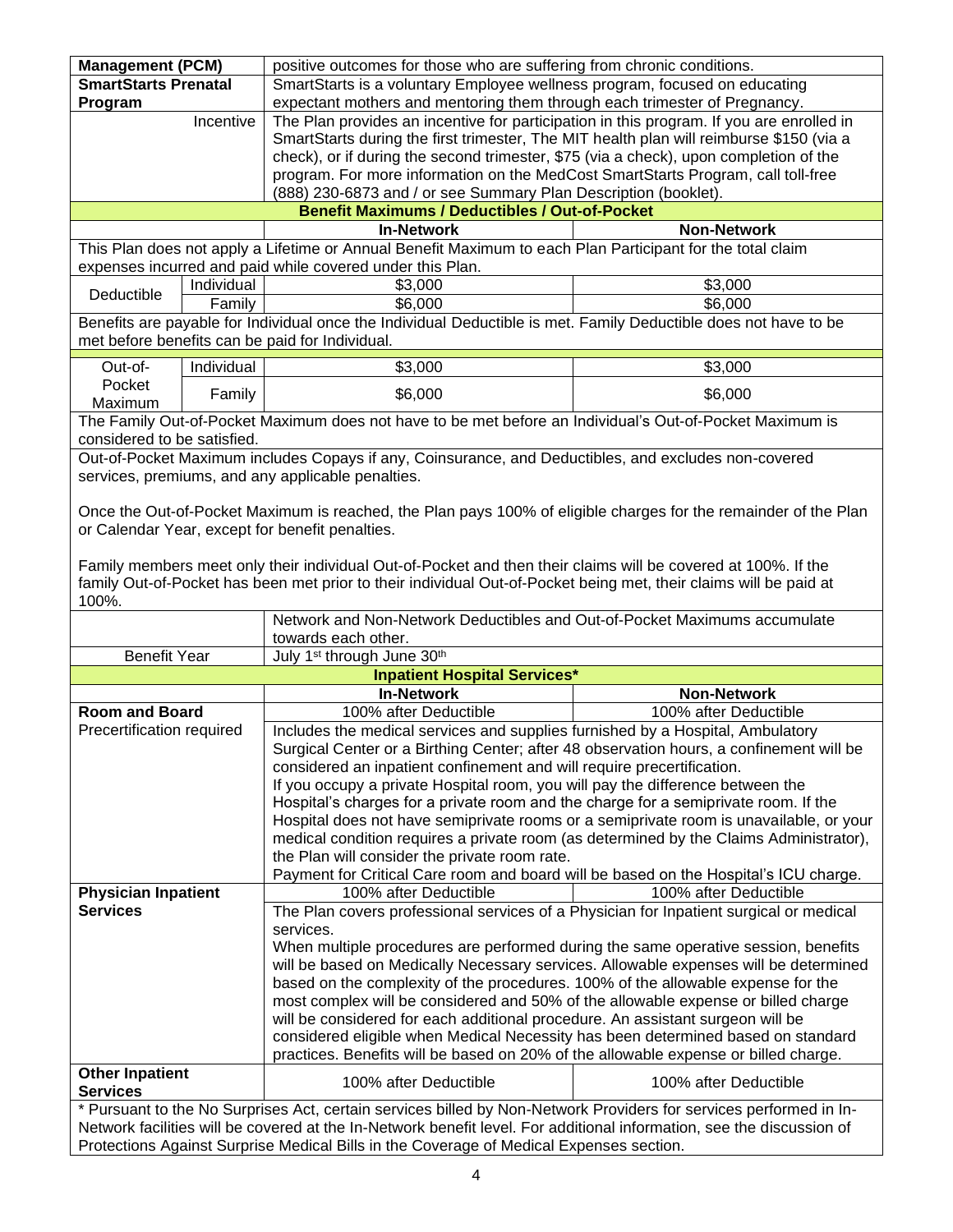| <b>Emergency and Urgent Care Services</b>          |                                                                                                                                                                                 |                               |  |
|----------------------------------------------------|---------------------------------------------------------------------------------------------------------------------------------------------------------------------------------|-------------------------------|--|
|                                                    | <b>In-Network</b>                                                                                                                                                               | <b>Non-Network</b>            |  |
| <b>Emergency Room</b>                              |                                                                                                                                                                                 |                               |  |
| Treatment, including                               | 100% after In-Network Deductible                                                                                                                                                |                               |  |
| related services                                   |                                                                                                                                                                                 |                               |  |
| Non-Emergency                                      |                                                                                                                                                                                 |                               |  |
| Services at Emergency                              | 100% after Deductible                                                                                                                                                           | 100% after Deductible         |  |
| Room<br><b>Urgent Care Facility</b>                | 100% after Deductible                                                                                                                                                           | 100% after Deductible         |  |
| Urgent Care provided in                            |                                                                                                                                                                                 |                               |  |
| a Physician's Office -                             | 100% after Deductible                                                                                                                                                           | 100% after Network Deductible |  |
| <b>Primary Care</b>                                |                                                                                                                                                                                 |                               |  |
| Urgent Care provided in                            |                                                                                                                                                                                 |                               |  |
| a Physician's Office -                             | 100% after Deductible                                                                                                                                                           | 100% after Network Deductible |  |
| <b>Specialist</b>                                  |                                                                                                                                                                                 |                               |  |
|                                                    | <b>Outpatient Hospital Services*</b>                                                                                                                                            |                               |  |
|                                                    | <b>In-Network</b>                                                                                                                                                               | <b>Non-Network</b>            |  |
| <b>Pre-Admission Testing</b>                       | 100% after Deductible                                                                                                                                                           | 100% after Deductible         |  |
|                                                    | The Plan will pay for diagnostic tests and X-rays when performed on an outpatient                                                                                               |                               |  |
|                                                    | basis before a Hospital admission, provided the procedures are provided within 7 days                                                                                           |                               |  |
|                                                    | of the admission, are related to the condition that causes the admission and are                                                                                                |                               |  |
|                                                    | performed in lieu of tests while Hospital confined. Payment will be made even if tests<br>show that the condition requires medical treatment prior to Hospital admission or the |                               |  |
|                                                    | Hospital admission is not required.                                                                                                                                             |                               |  |
| <b>Outpatient / Ambulatory Surgery</b>             |                                                                                                                                                                                 |                               |  |
| Facility and Surgeon                               | 100% after Deductible                                                                                                                                                           | 100% after Deductible         |  |
|                                                    | When multiple procedures are performed during the same operative session, benefits                                                                                              |                               |  |
|                                                    | will be based on Medically Necessary services. Allowable expenses will be determined                                                                                            |                               |  |
|                                                    | based on the complexity of the procedures. 100% of the allowable expense for the                                                                                                |                               |  |
|                                                    | most complex will be considered and 50% of the allowable expense or billed charge                                                                                               |                               |  |
|                                                    | will be considered for each additional procedure. An assistant surgeon will be                                                                                                  |                               |  |
|                                                    | considered eligible when Medical Necessity has been determined based on standard                                                                                                |                               |  |
|                                                    | practices. Benefits will be based on 20% of the allowable expense or billed charge.                                                                                             |                               |  |
| <b>Outpatient Laboratory</b>                       | 100% after Deductible                                                                                                                                                           | 100% after Deductible         |  |
| and X-Ray Services<br><b>Outpatient Diagnostic</b> |                                                                                                                                                                                 |                               |  |
| Scans (MRI, CT, PET)                               | 100% after Deductible                                                                                                                                                           | 100% after Deductible         |  |
| Precertification required                          |                                                                                                                                                                                 |                               |  |
| <b>Other Outpatient</b>                            |                                                                                                                                                                                 |                               |  |
| <b>Services</b>                                    | 100% after Deductible                                                                                                                                                           | 100% after Deductible         |  |
|                                                    | * Pursuant to the No Surprises Act, certain services billed by Non-Network Providers for services performed in In-                                                              |                               |  |
|                                                    | Network facilities will be covered at the In-Network benefit level. For additional information, see the discussion of                                                           |                               |  |
|                                                    | Protections Against Surprise Medical Bills in the Coverage of Medical Expenses section.                                                                                         |                               |  |
|                                                    | <b>Physician Services</b>                                                                                                                                                       |                               |  |
|                                                    | <b>In-Network</b>                                                                                                                                                               | <b>Non-Network</b>            |  |
| <b>Office Visit for Injury / Illness</b>           |                                                                                                                                                                                 |                               |  |
| <b>Primary Care</b>                                | 100% after Deductible                                                                                                                                                           | 100% after Deductible         |  |
| <b>Specialist</b>                                  | General practitioner, family practitioner, internist, pediatrician and OB-GYN.<br>100% after Deductible                                                                         | 100% after Deductible         |  |
|                                                    | Covers most services including In-office surgery, in-office laboratory and x-rays,                                                                                              |                               |  |
|                                                    |                                                                                                                                                                                 |                               |  |
|                                                    | chemotherapy, radiation therapy, high intensity focused ultrasound (HIFU) for<br>treatment of prostate cancer, infusion therapy (and injections other than Specialty            |                               |  |
|                                                    | Pharmacy) performed in and billed by the Network Physician's office. See also                                                                                                   |                               |  |
|                                                    | Specialty Pharmacy under Prescription Drugs.                                                                                                                                    |                               |  |
|                                                    |                                                                                                                                                                                 |                               |  |
|                                                    | OB-GYN visits for the primary purpose of treating pregnancy will be covered under the                                                                                           |                               |  |
|                                                    | Maternity benefit (below), not this Office Visit benefit.                                                                                                                       |                               |  |
| Services not covered as                            | Services not covered as part of an office visit include, but are not limited to: Outpatient                                                                                     |                               |  |
| part of an office visit:                           | and independent laboratory and X-ray services; MRI, CT scan, PET scan; dialysis                                                                                                 |                               |  |
|                                                    | services; physical therapy; speech therapy; occupational therapy; sleep studies; and                                                                                            |                               |  |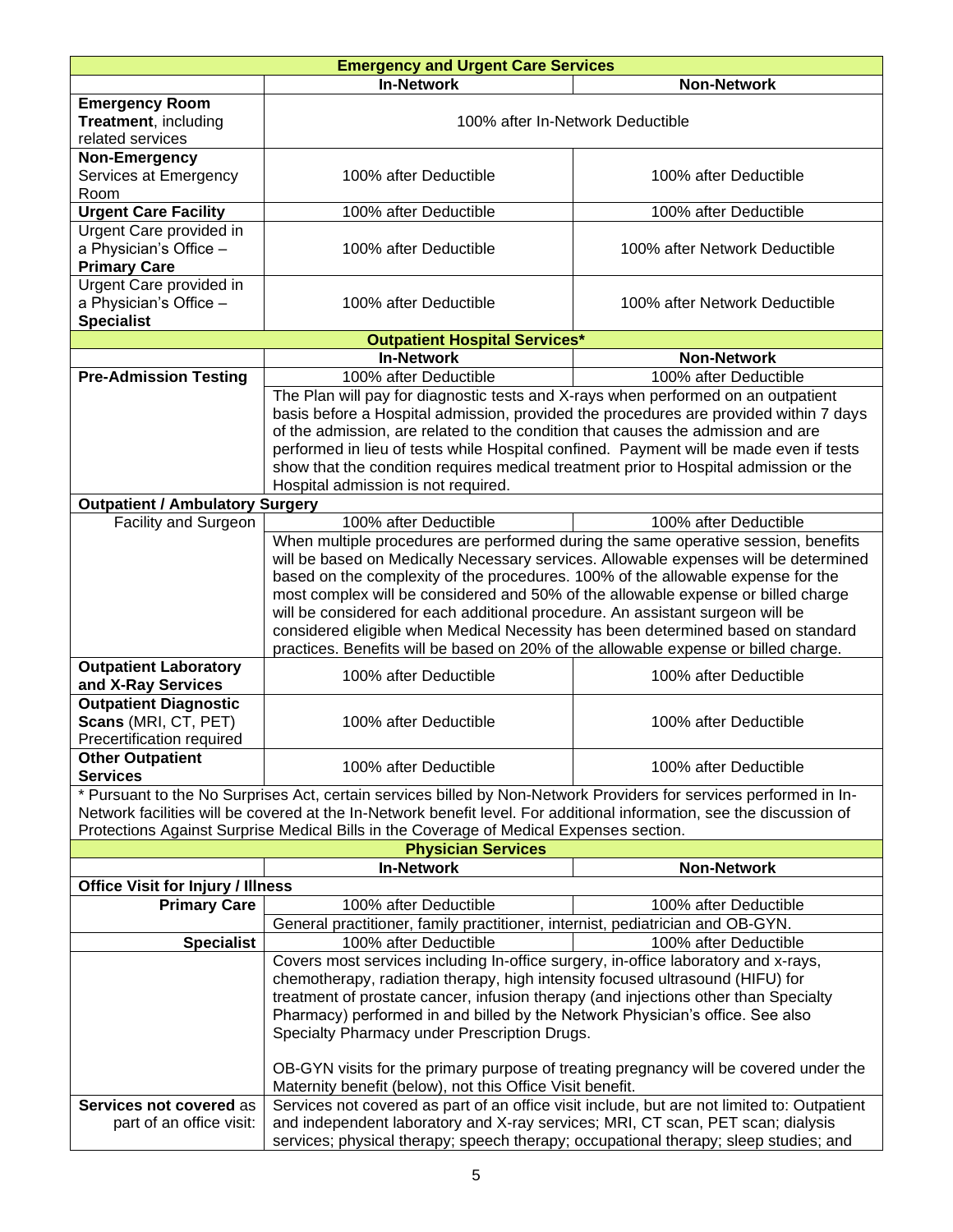|                                                        | TMJ services/supplies.                                                                                                                                                                                                                                                                                                                                                                                                                                                                                                                                                                                                                                                                                                                                                                                                                                                                                                                                                                                                                                                                                                                                                                                                                                                                                                                                                                                                                                                                                                                                                                                                                                                                                                                 |                       |
|--------------------------------------------------------|----------------------------------------------------------------------------------------------------------------------------------------------------------------------------------------------------------------------------------------------------------------------------------------------------------------------------------------------------------------------------------------------------------------------------------------------------------------------------------------------------------------------------------------------------------------------------------------------------------------------------------------------------------------------------------------------------------------------------------------------------------------------------------------------------------------------------------------------------------------------------------------------------------------------------------------------------------------------------------------------------------------------------------------------------------------------------------------------------------------------------------------------------------------------------------------------------------------------------------------------------------------------------------------------------------------------------------------------------------------------------------------------------------------------------------------------------------------------------------------------------------------------------------------------------------------------------------------------------------------------------------------------------------------------------------------------------------------------------------------|-----------------------|
| <b>PCP and Specialist</b><br><b>Office Injectables</b> | 100% after Deductible                                                                                                                                                                                                                                                                                                                                                                                                                                                                                                                                                                                                                                                                                                                                                                                                                                                                                                                                                                                                                                                                                                                                                                                                                                                                                                                                                                                                                                                                                                                                                                                                                                                                                                                  | 100% after Deductible |
| <b>Office Injectables</b>                              | Certain Prescription Drugs must be purchased through the Plan's Specialty Pharmacy<br>and will not be paid or reimbursed by the Plan if they are not procured through the<br>Plan's Specialty Pharmacy. See Prescription Drug Benefits, Limitations and Exclusions<br>for more information.                                                                                                                                                                                                                                                                                                                                                                                                                                                                                                                                                                                                                                                                                                                                                                                                                                                                                                                                                                                                                                                                                                                                                                                                                                                                                                                                                                                                                                            |                       |
| <b>Second Surgical</b>                                 | As any office visit                                                                                                                                                                                                                                                                                                                                                                                                                                                                                                                                                                                                                                                                                                                                                                                                                                                                                                                                                                                                                                                                                                                                                                                                                                                                                                                                                                                                                                                                                                                                                                                                                                                                                                                    | As any office visit   |
| <b>Opinions</b>                                        | Benefits will be provided to determine the Medical Necessity of an elective surgical<br>procedure. The second opinion must be made by a board-certified Physician who is<br>affiliated in the appropriate specialty, and who is not an associate of the attending<br>Physician.                                                                                                                                                                                                                                                                                                                                                                                                                                                                                                                                                                                                                                                                                                                                                                                                                                                                                                                                                                                                                                                                                                                                                                                                                                                                                                                                                                                                                                                        |                       |
|                                                        | <b>Routine Wellness / Preventive Services</b>                                                                                                                                                                                                                                                                                                                                                                                                                                                                                                                                                                                                                                                                                                                                                                                                                                                                                                                                                                                                                                                                                                                                                                                                                                                                                                                                                                                                                                                                                                                                                                                                                                                                                          |                       |
|                                                        | <b>In-Network</b>                                                                                                                                                                                                                                                                                                                                                                                                                                                                                                                                                                                                                                                                                                                                                                                                                                                                                                                                                                                                                                                                                                                                                                                                                                                                                                                                                                                                                                                                                                                                                                                                                                                                                                                      | <b>Non-Network</b>    |
| <b>Routine Wellness /</b>                              | 100%; Deductible waived                                                                                                                                                                                                                                                                                                                                                                                                                                                                                                                                                                                                                                                                                                                                                                                                                                                                                                                                                                                                                                                                                                                                                                                                                                                                                                                                                                                                                                                                                                                                                                                                                                                                                                                |                       |
| <b>Preventive Services</b>                             | *Non-Network limited to \$500 maximum per Benefit Year                                                                                                                                                                                                                                                                                                                                                                                                                                                                                                                                                                                                                                                                                                                                                                                                                                                                                                                                                                                                                                                                                                                                                                                                                                                                                                                                                                                                                                                                                                                                                                                                                                                                                 |                       |
|                                                        | Includes Physical or Gynecological exam, well child care, laboratory services, X-ray<br>services, immunizations / vaccines / flu shots, health history, developmental<br>assessment, colorectal screening, diabetes screening and education, pap smear,<br>ovarian cancer screenings, PSAs, bone mass measurements, and family planning /<br>contraceptive management. (Includes FDA approved contraceptive methods / devices<br>and education and counseling for women, including devices, injectables and implants,<br>excluding over-the counter products. Includes injectable contraceptives administered in<br>the Physician's office. Oral contraceptives and patches are covered under the<br>Prescription Drug Card.) Gynecologists may perform the Gynecological exam and pap<br>smear, with the balance of the physical exam performed by another Physician. There<br>will be no duplication of services.<br>See also Colonoscopy, Mammogram, and Nutritional Counseling. *Routine Wellness<br>Non-Network limit coordinates with routine Colonoscopy, Mammogram and Nutritional<br>Counseling.<br>The Patient Protection and Affordable Care Act (PPACA), as part of Health Care<br>Reform, contains a provision that requires your health plan to provide certain<br>preventive care services with no cost-sharing, i.e., not subject to Copays, coinsurance,<br>or Deductibles. * These services include, but are not limited to: Routine physicals;<br>Pediatric wellness examination; Selected preventive, diagnostic, and cancer<br>screenings; and Certain Pediatric Preventive Services, including but not limited to, oral<br>health assessment, sensory screening, and developmental and behavioral<br>assessment. |                       |
|                                                        | These preventive services are covered based on the guidelines and recommendations<br>of the United States Preventive Services Task Force (USPSTF). For a complete listing<br>of these guidelines and recommendations please visit:<br>https://www.healthcare.gov/coverage/preventive-care-benefits/                                                                                                                                                                                                                                                                                                                                                                                                                                                                                                                                                                                                                                                                                                                                                                                                                                                                                                                                                                                                                                                                                                                                                                                                                                                                                                                                                                                                                                    |                       |
|                                                        | Preventive Services for Women without cost share<br>(The following list is not all-inclusive.)<br>• Well-woman visits: Well-woman preventive care visit annually for adult women to<br>obtain the recommended preventive services that are age and developmentally<br>appropriate, including prenatal visits billed outside of global obstetric care.<br>• Screening for gestational diabetes.<br>• Testing for human papillomavirus (HPV test) annually or as recommended by<br>Physician.<br>• Breastfeeding support and associated supplies and counseling. (Includes lactation<br>support and counseling provided by a trained provider in conjunction with birth; and<br>includes purchase, or rental cost up to purchase price, of breastfeeding equipment<br>from a network provider or retail store (treated as In-Network). Purchase is limited to<br>one per Pregnancy (at a maximum of \$300 for retail stores).<br>• Screening and counseling for interpersonal and domestic violence                                                                                                                                                                                                                                                                                                                                                                                                                                                                                                                                                                                                                                                                                                                                      |                       |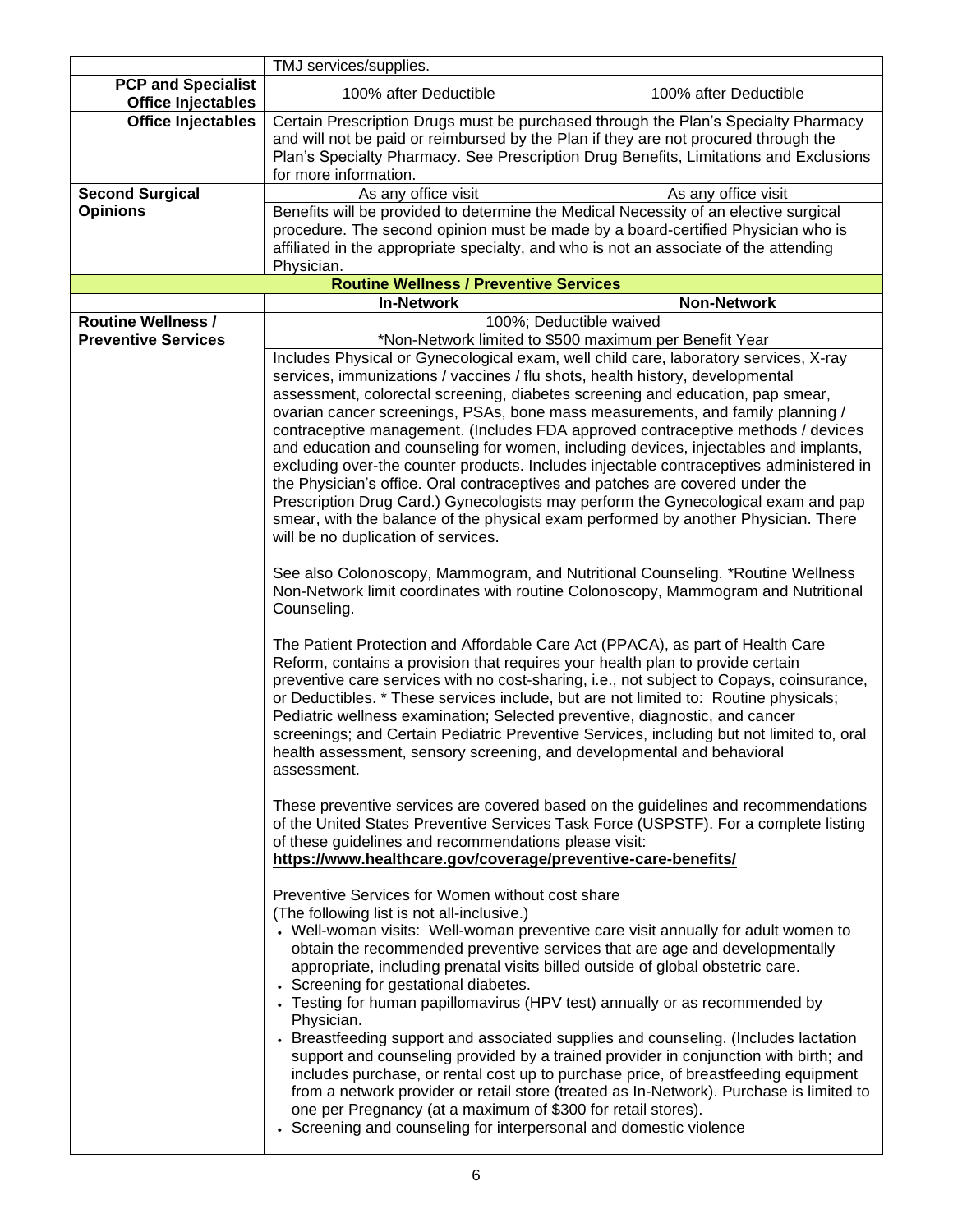|                                                                  | These preventive services for women are covered based on recommendations of the                                                                                                                                                                            |                                                                                 |  |
|------------------------------------------------------------------|------------------------------------------------------------------------------------------------------------------------------------------------------------------------------------------------------------------------------------------------------------|---------------------------------------------------------------------------------|--|
|                                                                  | independent Institute of Medicine and supported by the Health Resources and<br>Services Administration.                                                                                                                                                    |                                                                                 |  |
|                                                                  |                                                                                                                                                                                                                                                            |                                                                                 |  |
|                                                                  | The services shown under this section, "Routine Wellness / Preventive Services," are                                                                                                                                                                       |                                                                                 |  |
|                                                                  | covered based on the guidelines and recommendations of the United States<br>Preventive Services Task Force (USPSTF). For a complete listing of these guidelines                                                                                            |                                                                                 |  |
|                                                                  | and recommendations, please visit:                                                                                                                                                                                                                         |                                                                                 |  |
|                                                                  | https://www.healthcare.gov/coverage/preventive-care-benefits/                                                                                                                                                                                              |                                                                                 |  |
|                                                                  | *A plan may use reasonable medical management techniques to determine the<br>frequency, method, treatment, or setting for which a recommended preventive service<br>will be available without cost-sharing to the extent not specified in a recommendation |                                                                                 |  |
|                                                                  | or guideline.                                                                                                                                                                                                                                              |                                                                                 |  |
|                                                                  | This Plan also covers certain services as preventive as listed in IRS Notice 2019-45,<br>including, but not limited to, blood pressure monitors, glucometers, and peak flow<br>meters. In accordance with IRS guidance, these services are only covered as |                                                                                 |  |
|                                                                  | preventive under the Plan when provided in conjunction with a diagnosis of certain<br>specified conditions (see IRS Notice 2019-45).                                                                                                                       |                                                                                 |  |
| <b>Surgical Sterilization</b>                                    | 100%; Deductible waived                                                                                                                                                                                                                                    | 100% after Deductible                                                           |  |
| <b>Procedures for women</b>                                      | All other surgical sterilization procedures are covered as any Covered Medical                                                                                                                                                                             |                                                                                 |  |
|                                                                  | Expense. Reversal of sterilization is not covered.                                                                                                                                                                                                         |                                                                                 |  |
| <b>Nutritional Counseling</b><br>See also Diabetes Care          | 100%; Deductible waived                                                                                                                                                                                                                                    | *Non-Network limited / combined with Routine Wellness \$500 maximum per Benefit |  |
| Management and non-                                              | Year                                                                                                                                                                                                                                                       |                                                                                 |  |
| surgical treatment of                                            | Medical Nutritional Counseling is covered when rendered by a licensed health care                                                                                                                                                                          |                                                                                 |  |
| obesity / Morbid Obesity                                         | provider, in-network when available, as required to provide appropriate guidance and<br>education for diet related conditions or risk factors, including but not limited to diabetes,                                                                      |                                                                                 |  |
|                                                                  | obesity, high cholesterol and high blood pressure. Includes up to 6 visits in a Benefit                                                                                                                                                                    |                                                                                 |  |
|                                                                  | Year.                                                                                                                                                                                                                                                      |                                                                                 |  |
|                                                                  |                                                                                                                                                                                                                                                            |                                                                                 |  |
|                                                                  | <b>Other Services</b>                                                                                                                                                                                                                                      |                                                                                 |  |
|                                                                  | <b>In-Network</b>                                                                                                                                                                                                                                          | <b>Non-Network</b>                                                              |  |
| <b>Advanced Imaging</b><br>Precertification required             | 100% after Deductible                                                                                                                                                                                                                                      | 100% after Deductible                                                           |  |
| <b>Allergy Services</b>                                          | MRI, CT, PET scans performed as an Outpatient or in a Physician's Office.                                                                                                                                                                                  |                                                                                 |  |
| <b>Office Visit</b>                                              | 100% after Deductible                                                                                                                                                                                                                                      | 100% after Deductible                                                           |  |
| <b>Allergy Testing</b>                                           | 100% after Deductible                                                                                                                                                                                                                                      | 100% after Deductible                                                           |  |
| <b>Allergy Treatment</b><br>(including injections and<br>serums) | 100% after Deductible                                                                                                                                                                                                                                      | 100% after Deductible                                                           |  |
|                                                                  | The Plan will pay for Medically Necessary tests to determine the nature of allergies and                                                                                                                                                                   |                                                                                 |  |
|                                                                  | for desensitization treatment (allergy "shots") to treat allergies. Allergy nurse visits,                                                                                                                                                                  |                                                                                 |  |
|                                                                  | antigen / serum, testing, and treatment materials are also included.                                                                                                                                                                                       |                                                                                 |  |
| Ambulance, Air*                                                  | 100% after In-Network Deductible                                                                                                                                                                                                                           |                                                                                 |  |
| Precertification required                                        | Benefits are for Medically Necessary air ambulance services. A charge for this item will                                                                                                                                                                   |                                                                                 |  |
| when non-emergent                                                | be a Covered Charge when services are provided by, and in, an air ambulance                                                                                                                                                                                |                                                                                 |  |
|                                                                  | traveling from the original pickup site to a Hospital or treatment facility when such a                                                                                                                                                                    |                                                                                 |  |
|                                                                  | facility is the closest one that can provide covered services appropriate to the Plan<br>Participant's condition, unless the Plan Administrator finds a longer trip is Medically                                                                           |                                                                                 |  |
|                                                                  | Necessary. Non-emergency air ambulance services are eligible for coverage only when                                                                                                                                                                        |                                                                                 |  |
|                                                                  | ground transportation is not medically appropriate due to the severity of the Injury or                                                                                                                                                                    |                                                                                 |  |
|                                                                  | Illness, or the pick-up point is inaccessible by land, and such services are precertified.                                                                                                                                                                 |                                                                                 |  |
|                                                                  | Non-emergency air ambulance services require verification of Medical Necessity or<br>services will not be covered.                                                                                                                                         |                                                                                 |  |
|                                                                  |                                                                                                                                                                                                                                                            |                                                                                 |  |
|                                                                  | * Pursuant to the No Surprises Act, certain services or items provided by Air                                                                                                                                                                              |                                                                                 |  |
|                                                                  | Ambulance Providers will be covered at the In-Network benefit level. For additional                                                                                                                                                                        |                                                                                 |  |
|                                                                  | information, see the discussion of Protections Against Surprise Medical Bills in the<br>Coverage of Medical Expenses section.                                                                                                                              |                                                                                 |  |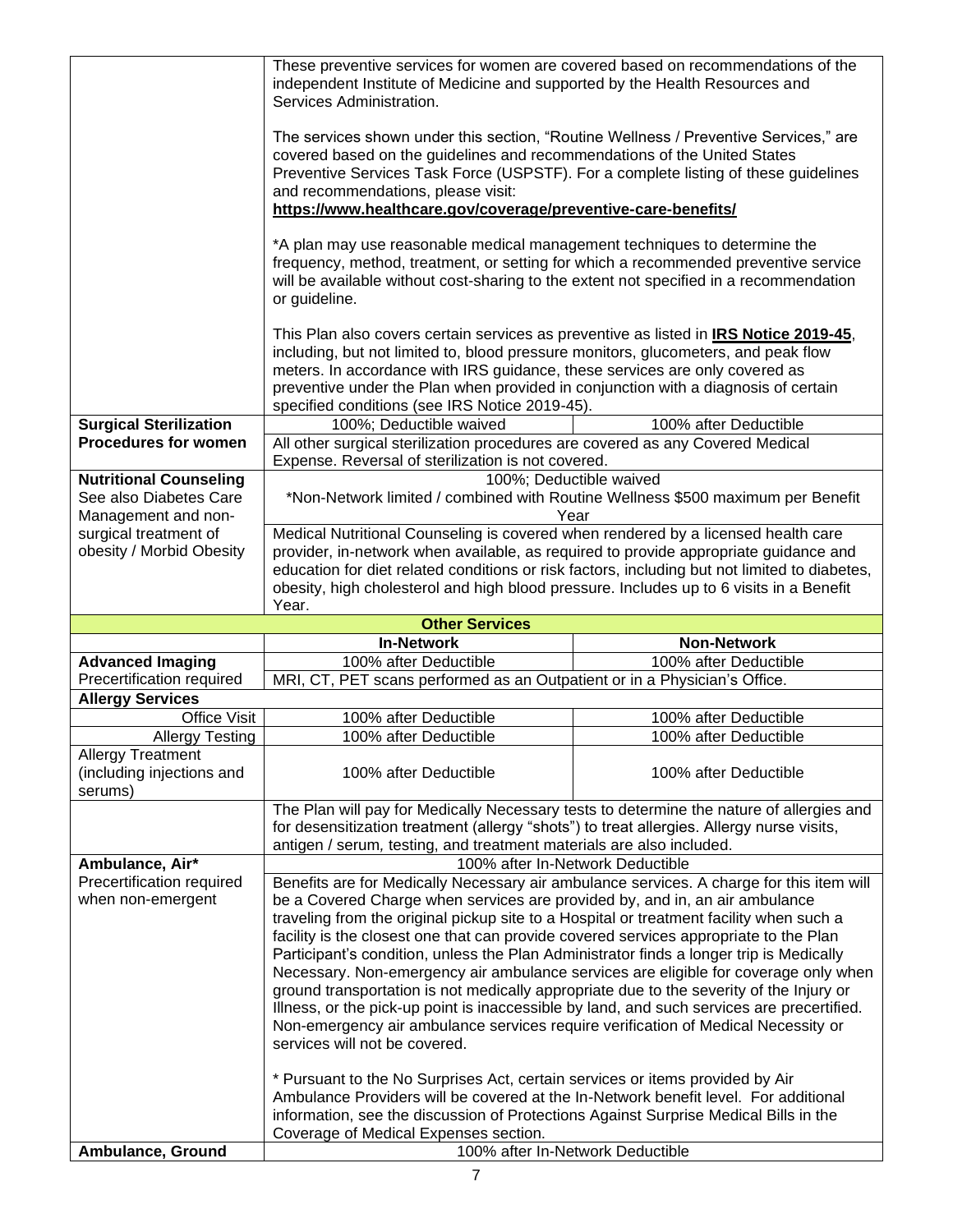|                                                                         | Benefits are for local Medically Necessary ground ambulance service. A charge for this<br>item will be a Covered Charge only if the service is to the nearest Hospital or Skilled<br>Nursing Facility where necessary treatment can be provided unless the Plan<br>Administrator finds a longer trip is Medically Necessary.<br>The Plan covers services in a ground ambulance traveling:<br>• from a Plan Participant's home, scene of an Accident, or site of an emergency to a<br>Hospital;<br>between Hospitals; and<br>between a Hospital and a Skilled Nursing Facility when such a facility is the closest<br>one that can provide covered services appropriate to the Plan Participant's<br>condition. Benefits may also be provided for ambulance services from a Hospital or<br>Skilled Nursing Facility to a Plan Participant's home when this is Medically<br>Necessary. |                       |
|-------------------------------------------------------------------------|--------------------------------------------------------------------------------------------------------------------------------------------------------------------------------------------------------------------------------------------------------------------------------------------------------------------------------------------------------------------------------------------------------------------------------------------------------------------------------------------------------------------------------------------------------------------------------------------------------------------------------------------------------------------------------------------------------------------------------------------------------------------------------------------------------------------------------------------------------------------------------------|-----------------------|
| <b>Applied Behavioral</b>                                               | 100% after Deductible                                                                                                                                                                                                                                                                                                                                                                                                                                                                                                                                                                                                                                                                                                                                                                                                                                                                | 100% after Deductible |
| <b>Analysis (ABA) Therapy</b><br>for Autism Spectrum<br>Disorders (ASD) | Limited to a Benefit Year maximum of 150 visits or \$40,000, whichever is reached first.<br>Additional coverage, exceeding the dollar/visit limit, may be approved when deemed<br>Medically Necessary.                                                                                                                                                                                                                                                                                                                                                                                                                                                                                                                                                                                                                                                                               |                       |
|                                                                         | ABA therapy is covered for the treatment of Autism Spectrum Disorders (ASD)<br>provided services are rendered by an appropriately credentialed Physician who is<br>licensed for the provision of such services. Short-Term Therapy other than ABA<br>therapy may be required for treatment of ASD. See also Short-Term Therapy for<br>coverage of physical therapy, occupational therapy, and speech therapy. See also                                                                                                                                                                                                                                                                                                                                                                                                                                                               |                       |
|                                                                         | exclusion for learning disorders / developmental testing.                                                                                                                                                                                                                                                                                                                                                                                                                                                                                                                                                                                                                                                                                                                                                                                                                            |                       |
| <b>CAM Program</b>                                                      | 100% after In-Network Deductible                                                                                                                                                                                                                                                                                                                                                                                                                                                                                                                                                                                                                                                                                                                                                                                                                                                     |                       |
| (Complementary or<br>Alternative Medicine)                              | Benefits limited to Benefit Year maximum of \$1,000 per covered Employee, covered<br>Spouse and covered Dependent.                                                                                                                                                                                                                                                                                                                                                                                                                                                                                                                                                                                                                                                                                                                                                                   |                       |
|                                                                         | MIT offers the CAM Program (Complementary or Alternative Medicine) for all covered<br>members to encourage the pursuit of wellness.                                                                                                                                                                                                                                                                                                                                                                                                                                                                                                                                                                                                                                                                                                                                                  |                       |
|                                                                         | When the Plan Participant is the recipient of one of the treatments listed below, the fee<br>should be paid to the provider at the time the service is rendered. Please refer to<br>Master Medical SPD, Claims Procedures and Appeals for claim steps in order to file for<br>reimbursement. For a special claim form, visit www.medcost.com/HBT or contact<br>MedCost Benefit Services Customer Service department at (888) 230-6873 or<br>mbscs@medcost.com.                                                                                                                                                                                                                                                                                                                                                                                                                       |                       |
|                                                                         | *The CAM Program provides coverage of the following complementary and alternative<br>treatments of medical conditions.                                                                                                                                                                                                                                                                                                                                                                                                                                                                                                                                                                                                                                                                                                                                                               |                       |
|                                                                         | Acupuncture - Acupuncture is a practice in which fine needles are inserted into the skin to<br>stimulate specific points in the body.                                                                                                                                                                                                                                                                                                                                                                                                                                                                                                                                                                                                                                                                                                                                                |                       |
|                                                                         | Acupressure - Acupressure involves massaging certain points on the body to relax muscles,                                                                                                                                                                                                                                                                                                                                                                                                                                                                                                                                                                                                                                                                                                                                                                                            |                       |
|                                                                         | balance your natural energy flow, and relieve stress and pain.<br>Ayurvedic medicine - Ayurveda is based on the belief that health and wellness depend on a<br>delicate balance between the mind, body, and spirit. Its main goal is to promote good health,<br>not fight disease.                                                                                                                                                                                                                                                                                                                                                                                                                                                                                                                                                                                                   |                       |
|                                                                         | Biofeedback - Biofeedback is a method used to help a person learn stress-reduction skills by<br>providing information about muscle tension, heart rate, and other vital signs as the person<br>attempts to relax.                                                                                                                                                                                                                                                                                                                                                                                                                                                                                                                                                                                                                                                                    |                       |
|                                                                         | Energy medicine (see Qi Gong and Reiki)                                                                                                                                                                                                                                                                                                                                                                                                                                                                                                                                                                                                                                                                                                                                                                                                                                              |                       |
|                                                                         | Functional medicine. Please see Appendix B in Master Medical SPD for more information.<br>Homeopathy - Homeopathy is a medical system based on the belief that the body can cure                                                                                                                                                                                                                                                                                                                                                                                                                                                                                                                                                                                                                                                                                                     |                       |
|                                                                         | itself. Those who practice it use tiny amounts of natural substances, like plants and minerals.<br>Hypnotherapy - Hypnotherapy uses guided relaxation, intense concentration, and focused                                                                                                                                                                                                                                                                                                                                                                                                                                                                                                                                                                                                                                                                                            |                       |
|                                                                         | attention to achieve a heightened state of awareness. Hypnotherapy can help some people<br>change certain behaviors, such as to stop smoking or nail-biting. It can also help in treating                                                                                                                                                                                                                                                                                                                                                                                                                                                                                                                                                                                                                                                                                            |                       |
|                                                                         | certain kinds of pain.<br>Integrative medicine. Please see Appendix B in Master Medical SPD for more information.                                                                                                                                                                                                                                                                                                                                                                                                                                                                                                                                                                                                                                                                                                                                                                    |                       |
|                                                                         | Massage therapy - Massage therapy is a form of hand-applied pressure-point treatment that                                                                                                                                                                                                                                                                                                                                                                                                                                                                                                                                                                                                                                                                                                                                                                                            |                       |
|                                                                         | can reduce pain, anxiety, fatigue, and nausea.                                                                                                                                                                                                                                                                                                                                                                                                                                                                                                                                                                                                                                                                                                                                                                                                                                       |                       |
|                                                                         | Naturopathy - Naturopathic medicine is a system that uses natural remedies (including                                                                                                                                                                                                                                                                                                                                                                                                                                                                                                                                                                                                                                                                                                                                                                                                |                       |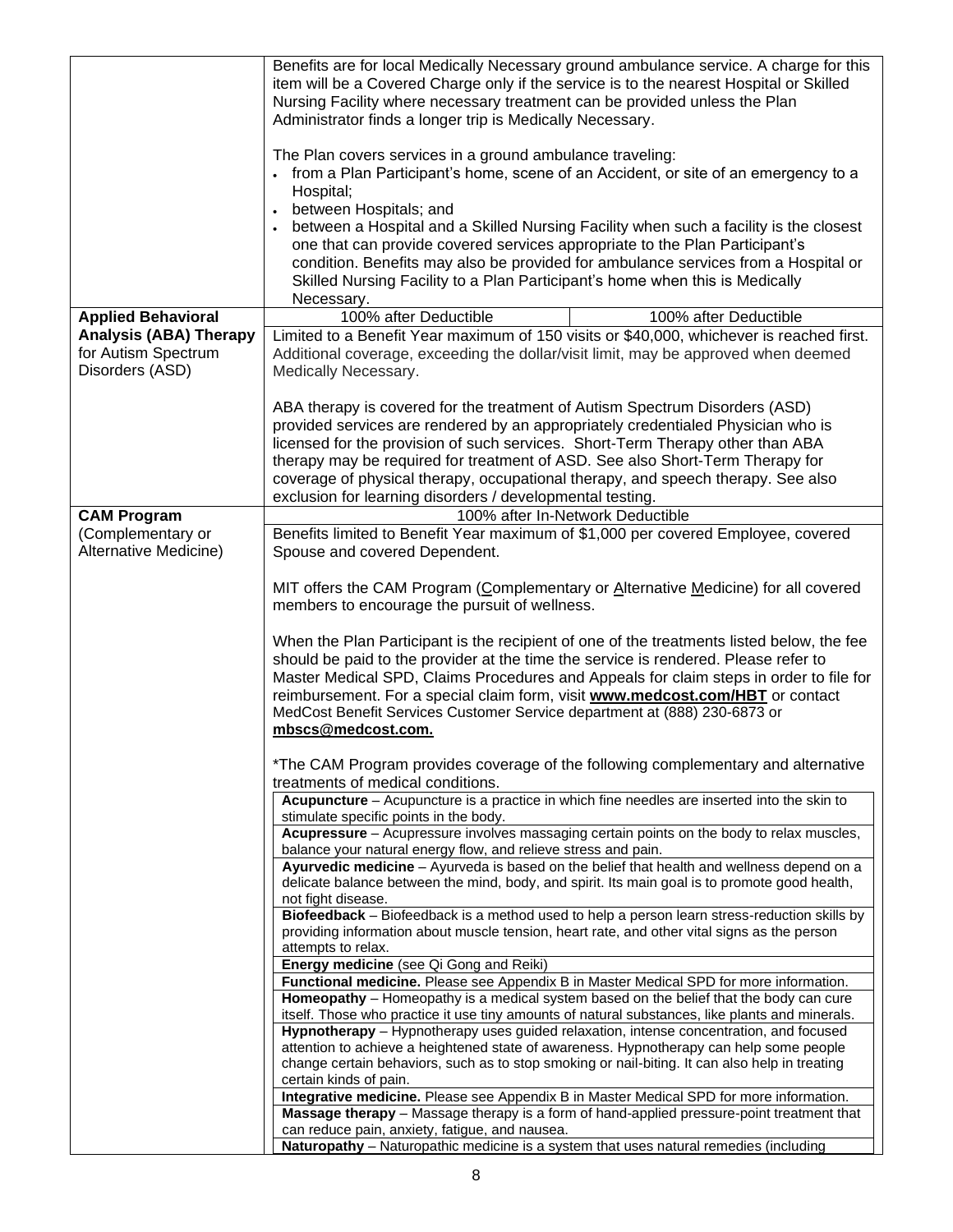|                              | herbs, massage, acupuncture, exercise, and nutritional counseling) to help the body heal<br>itself. The Plan covers herbs purchased from the provider only / excludes retail purchase of                                                                                                                              |  |  |
|------------------------------|-----------------------------------------------------------------------------------------------------------------------------------------------------------------------------------------------------------------------------------------------------------------------------------------------------------------------|--|--|
|                              | herbs.                                                                                                                                                                                                                                                                                                                |  |  |
|                              | Qi Gong - Qi Gong is a Chinese form of moving meditation.                                                                                                                                                                                                                                                             |  |  |
|                              | Reiki - Reiki is a form of "touch" therapy that realigns your body's energy balance. It can                                                                                                                                                                                                                           |  |  |
|                              | make it easier to manage pain, stress, and worry.<br>Traditional Chinese / Asian medicine.                                                                                                                                                                                                                            |  |  |
|                              | Yoga therapy - Yoga is a form of exercise with specific poses or sets of movements that can                                                                                                                                                                                                                           |  |  |
|                              | be combined with deep breathing to help ease stress, anxiety, and fatigue, and help you sleep<br>better.                                                                                                                                                                                                              |  |  |
|                              | The above listed definitions are from https://www.webmd.com/visited April 3, 2018.                                                                                                                                                                                                                                    |  |  |
|                              | <b>NOTICE</b><br>By submitting a claim for reimbursement under this benefit, you are representing that<br>the provider to be paid for the services rendered maintains all necessary and<br>appropriate licensure and / or certification for the applicable services in the state where<br>the services were rendered. |  |  |
|                              | See also the Master Medical SPD, Appendix B, for more information on the subjects of<br>complementary medicine, alternative medicine, integrative medicine, and functional<br>medicine.                                                                                                                               |  |  |
| Chemotherapy /               | 100% after Deductible<br>100% after Deductible                                                                                                                                                                                                                                                                        |  |  |
| <b>Radiation / High</b>      | Outpatient facility. See also Office Visit for Injury / Illness. Benefit includes treatment                                                                                                                                                                                                                           |  |  |
| <b>Intensity Focused</b>     | with radioactive substances as well as materials and services of technicians, and high                                                                                                                                                                                                                                |  |  |
| <b>Ultrasound / Infusion</b> | intensity focused ultrasound (HIFU) for treatment of prostate cancer.                                                                                                                                                                                                                                                 |  |  |
| <b>Therapy</b>               |                                                                                                                                                                                                                                                                                                                       |  |  |
| <b>Chiropractic Services</b> | 100% after Deductible<br>100% after Deductible<br>Benefits limited to Benefit Year maximum of 25 visits.                                                                                                                                                                                                              |  |  |
|                              |                                                                                                                                                                                                                                                                                                                       |  |  |
|                              | Benefits covered when performed by a licensed M.D., D.O. or D.C.; the following                                                                                                                                                                                                                                       |  |  |
|                              |                                                                                                                                                                                                                                                                                                                       |  |  |
|                              | services are not within the scope of a chiropractor's scope of practice and are excluded<br>by the Plan: administering or prescribing medicine or drugs; the practice of osteopathy;                                                                                                                                  |  |  |
|                              | diagnostic services and surgery.                                                                                                                                                                                                                                                                                      |  |  |
| Colonoscopy-                 | 100%; Deductible waived                                                                                                                                                                                                                                                                                               |  |  |
| Routine -                    | *Non-Network limited/combined with Routine Wellness \$500 maximum per Benefit<br>Year                                                                                                                                                                                                                                 |  |  |
|                              | Includes routine colonoscopy and related services, other than inpatient. Includes polyp                                                                                                                                                                                                                               |  |  |
|                              | removal during routine colonoscopy when billed properly by the provider.                                                                                                                                                                                                                                              |  |  |
|                              | *Routine Wellness Non-Network limit coordinates with Nutritional Counseling and                                                                                                                                                                                                                                       |  |  |
|                              | routine mammograms and colonoscopies.                                                                                                                                                                                                                                                                                 |  |  |
|                              | *Generic prep medication will be covered with no cost share to the member under the                                                                                                                                                                                                                                   |  |  |
|                              | Prescription Drug Benefit.                                                                                                                                                                                                                                                                                            |  |  |
| Colonoscopy-                 | 100% after Deductible<br>**100% after Deductible                                                                                                                                                                                                                                                                      |  |  |
| Non-Routine                  | Includes colonoscopies and related services, other than routine, and other than                                                                                                                                                                                                                                       |  |  |
|                              | inpatient.                                                                                                                                                                                                                                                                                                            |  |  |
|                              | **Non-Network limited to \$500 maximum per Benefit Year (separate from Routine                                                                                                                                                                                                                                        |  |  |
|                              | Wellness / Routine mammogram / Routine colonoscopy limit).<br>*Generic prep medication will be covered with no cost share to the member under the                                                                                                                                                                     |  |  |
|                              | Prescription Drug Benefit.                                                                                                                                                                                                                                                                                            |  |  |
| COVID-19                     | 100%; Deductible waived                                                                                                                                                                                                                                                                                               |  |  |
| Testing and testing          | This benefit includes testing for COVID-19 and related items and services to the                                                                                                                                                                                                                                      |  |  |
| related items and            | extent required by the Families First Coronavirus Recovery Act (FFCRA). To the extent                                                                                                                                                                                                                                 |  |  |
| services                     | required by the Coronavirus Aid, Relief, and Economic Security Act (CARES Act),                                                                                                                                                                                                                                       |  |  |
|                              | items and services provided by Non-Network providers will be reimbursed at the cash                                                                                                                                                                                                                                   |  |  |
|                              | price listed on the provider's website.                                                                                                                                                                                                                                                                               |  |  |
|                              |                                                                                                                                                                                                                                                                                                                       |  |  |
|                              | Further details are available in MedCost Medical Policy #101 - COVID 19 Testing &                                                                                                                                                                                                                                     |  |  |
|                              | Treatment.                                                                                                                                                                                                                                                                                                            |  |  |
|                              |                                                                                                                                                                                                                                                                                                                       |  |  |
|                              | This benefit shall terminate upon the termination of the COVID-19 Public Health<br>Emergency, as determined by the Secretary of the U.S. Department of Health and                                                                                                                                                     |  |  |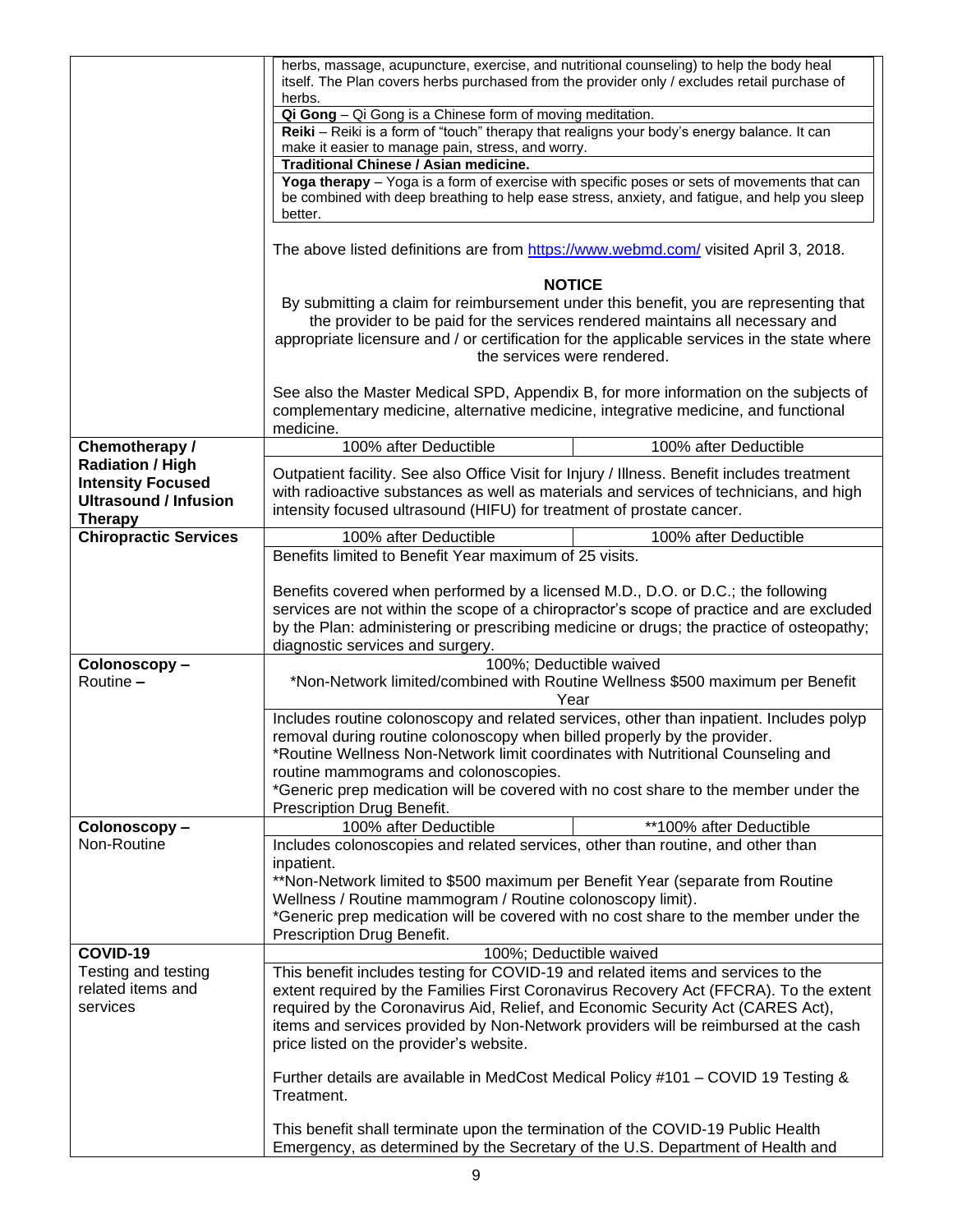|                                                     | Human Services.                                                                                                                                                                                                                                                                                                                                                                                                                                                                                                                                                                                                                                                                                                                                                       |  |
|-----------------------------------------------------|-----------------------------------------------------------------------------------------------------------------------------------------------------------------------------------------------------------------------------------------------------------------------------------------------------------------------------------------------------------------------------------------------------------------------------------------------------------------------------------------------------------------------------------------------------------------------------------------------------------------------------------------------------------------------------------------------------------------------------------------------------------------------|--|
|                                                     | Note: Services for Medically Necessary treatment will be covered as any Covered                                                                                                                                                                                                                                                                                                                                                                                                                                                                                                                                                                                                                                                                                       |  |
|                                                     | Medical Expense.                                                                                                                                                                                                                                                                                                                                                                                                                                                                                                                                                                                                                                                                                                                                                      |  |
| <b>Dialysis Management</b>                          | 100% after In-Network Deductible                                                                                                                                                                                                                                                                                                                                                                                                                                                                                                                                                                                                                                                                                                                                      |  |
| Program                                             | Failure to precertify dialysis will result in associated charges from the first treatment<br>date being denied.                                                                                                                                                                                                                                                                                                                                                                                                                                                                                                                                                                                                                                                       |  |
| Other than Inpatient -<br>Precertification required | Charges for professional fees and services, supplies, medications, labs and facility<br>fees related to Outpatient dialysis are covered expenses. These services include but<br>are not limited to hemodialysis, home hemodialysis, peritoneal dialysis and<br>hemofiltration.                                                                                                                                                                                                                                                                                                                                                                                                                                                                                        |  |
|                                                     | The Plan will allow billed charges at the defined benefit in the Schedule of Benefits for<br>42 Outpatient dialysis treatments. This Plan does not provide Network level benefits for<br>dialysis providers; therefore, benefits are not subject to discount arrangements that the<br>provider may have in place with any Network.                                                                                                                                                                                                                                                                                                                                                                                                                                    |  |
|                                                     | For subsequent treatments the Plan allowable for dialysis will be limited to 140% of<br>current year Medicare composite allowable. The Plan will pay according to the<br>schedule for the next 30 consecutive months of dialysis or until the Plan is secondary<br>to other coverage, whichever occurs first. Thereafter, as permitted in 42 CFR §<br>411.161(c) and (d), Medicare will be the primary payer and the Plan will only pay<br>secondary to Medicare or other coverage. The Plan will reimburse Medicare Part B<br>premiums for the individual if and for as long as enrolled in Medicare Part B and<br>receiving benefits under this provision. Note: Medicare Part B premiums shall be<br>reimbursed quarterly.                                         |  |
| <b>Durable Medical</b>                              | 100% after Deductible<br>100% after Deductible                                                                                                                                                                                                                                                                                                                                                                                                                                                                                                                                                                                                                                                                                                                        |  |
| <b>Equipment</b>                                    | The Plan has benefits for the rental of Durable Medical Equipment (DME) if deemed<br>Medically Necessary. DME includes, but is not limited to, crutches, apnea monitors,<br>glucometers, oxygen equipment, Hospital type beds and wheelchairs. See Defined<br>Terms. These items may be bought rather than rented, with the cost not to exceed the<br>fair market value of the equipment at the time of purchase. Rentals are limited to a<br>maximum of 13 months (or 36 months for oxygen equipment).<br>This Plan also covers certain services as preventive as listed in IRS Notice 2019-45,<br>including, but not limited to, blood pressure monitors, glucometers, and peak flow<br>meters. In accordance with IRS guidance, these services are only covered as |  |
|                                                     | preventive under the Plan when provided in conjunction with a diagnosis of certain                                                                                                                                                                                                                                                                                                                                                                                                                                                                                                                                                                                                                                                                                    |  |
| <b>Gender Identity</b><br>Disorder (GID)            | specified conditions (see IRS Notice 2019-45).<br>Not covered                                                                                                                                                                                                                                                                                                                                                                                                                                                                                                                                                                                                                                                                                                         |  |
| <b>Hearing Aids</b>                                 | 100% after Deductible<br>100% after Deductible                                                                                                                                                                                                                                                                                                                                                                                                                                                                                                                                                                                                                                                                                                                        |  |
|                                                     | Benefit limited to Benefit Year maximum of \$1,000.                                                                                                                                                                                                                                                                                                                                                                                                                                                                                                                                                                                                                                                                                                                   |  |
|                                                     | Hearing aids ordered by a Physician or audiologist are covered for one hearing aid per<br>ear every 36 months, including related services for initial hearing aids, replacement<br>hearing aids, new hearing aids when alterations cannot adequately meet the needs of<br>the individual, initial hearing aid evaluation, fitting, adjustments and supplies including<br>ear molds.                                                                                                                                                                                                                                                                                                                                                                                   |  |
| <b>Home Health Care and</b>                         | 100% after Deductible<br>100% after Deductible                                                                                                                                                                                                                                                                                                                                                                                                                                                                                                                                                                                                                                                                                                                        |  |
| <b>Private Duty Nursing</b>                         | Benefits limited to Daily maximum of 16 hours.                                                                                                                                                                                                                                                                                                                                                                                                                                                                                                                                                                                                                                                                                                                        |  |
|                                                     | Home health services include physical therapy, occupational therapy, speech therapy,<br>home health aide, and skilled nursing provided by a Home Health Agency.                                                                                                                                                                                                                                                                                                                                                                                                                                                                                                                                                                                                       |  |
|                                                     | Coverage of private duty nursing is limited to Medically Necessary services that (a) are<br>not Custodial in nature; and (b) require the professional proficiency and skills of a<br>licensed nurse (RN, LPN or LVN).                                                                                                                                                                                                                                                                                                                                                                                                                                                                                                                                                 |  |
|                                                     | Services and supplies are covered only for care and treatment of an Injury or Illness.                                                                                                                                                                                                                                                                                                                                                                                                                                                                                                                                                                                                                                                                                |  |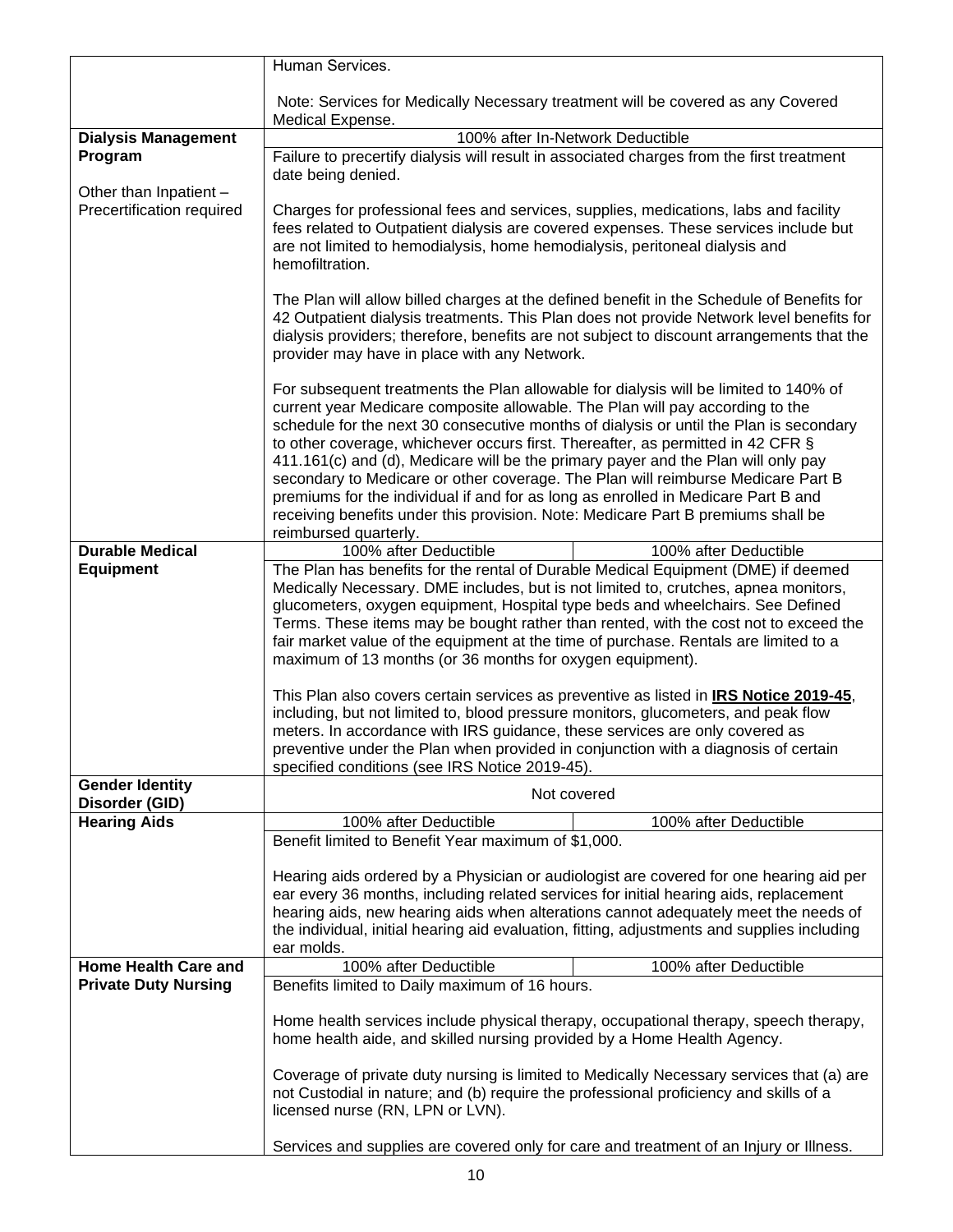|                                | The diagnosis, care and treatment must be certified by the attending Physician and be<br>contained in a Home Health Care Plan.                                              |                                                                               |  |
|--------------------------------|-----------------------------------------------------------------------------------------------------------------------------------------------------------------------------|-------------------------------------------------------------------------------|--|
| <b>Hospice Care</b>            | 100% after Deductible                                                                                                                                                       | 100% after Deductible                                                         |  |
|                                |                                                                                                                                                                             |                                                                               |  |
|                                | Hospice care can provide the physical, psychological, spiritual and social support<br>needed to help terminally ill patients and their families cope with the Illness. Care |                                                                               |  |
|                                | includes services provided by a Hospice program in the patient's home, a Hospital or a                                                                                      |                                                                               |  |
|                                |                                                                                                                                                                             |                                                                               |  |
|                                | Hospice. These services are covered as long as they are prescribed by a Physician                                                                                           |                                                                               |  |
|                                | and the covered patient's life expectancy is six months or less.                                                                                                            |                                                                               |  |
|                                |                                                                                                                                                                             |                                                                               |  |
|                                | Bereavement counseling services by a licensed social worker or a licensed pastoral<br>counselor for the patient's immediate family (covered Employee, covered Spouse        |                                                                               |  |
|                                | and/or covered Dependent Children) are covered. Bereavement services must be                                                                                                |                                                                               |  |
|                                | furnished within six months following the patient's death.                                                                                                                  |                                                                               |  |
| <b>Infertility Diagnostic</b>  | As any medical expense                                                                                                                                                      | As any medical expense                                                        |  |
| <b>Services</b>                |                                                                                                                                                                             |                                                                               |  |
|                                | The Plan will cover diagnostic services to determine the cause of infertility. Treatment                                                                                    |                                                                               |  |
|                                | of infertility is not covered by the Plan. Infertility Services are available to covered                                                                                    |                                                                               |  |
|                                | Employee and covered Spouse only. See also Infertility exclusion under Medical                                                                                              |                                                                               |  |
|                                | <b>Benefit Exclusions.</b>                                                                                                                                                  |                                                                               |  |
| <b>Laboratory and X-Ray</b>    |                                                                                                                                                                             |                                                                               |  |
| Services (Independent,         |                                                                                                                                                                             |                                                                               |  |
| Radiologist,                   | 100% after Deductible                                                                                                                                                       | 100% after Deductible                                                         |  |
| Pathologist) other than        |                                                                                                                                                                             |                                                                               |  |
| Inpatient                      |                                                                                                                                                                             |                                                                               |  |
| Mammogram-                     |                                                                                                                                                                             | 100%; Deductible waived                                                       |  |
| Routine -                      |                                                                                                                                                                             | *Non-Network limited/combined with Routine Wellness \$500 maximum per Benefit |  |
|                                |                                                                                                                                                                             | Year                                                                          |  |
|                                | Includes routine mammogram and related services, other than inpatient.                                                                                                      |                                                                               |  |
|                                | *Routine Wellness Non-Network limit coordinates with Nutritional Counseling and                                                                                             |                                                                               |  |
|                                | routine mammograms and colonoscopies.                                                                                                                                       |                                                                               |  |
| Mammogram-<br>Non-Routine -    | 100% after Deductible                                                                                                                                                       | **100% after Deductible                                                       |  |
|                                | Includes mammogram and related services, other than routine, and other than                                                                                                 |                                                                               |  |
|                                | inpatient.<br>**Non-Network limited to \$500 maximum per Benefit Year (separate from Routine                                                                                |                                                                               |  |
|                                | Wellness / Routine mammogram / Routine colonoscopy limit)                                                                                                                   |                                                                               |  |
| <b>Medical Supplies</b>        | 100% after Deductible                                                                                                                                                       | 100% after Deductible                                                         |  |
|                                | This Plan also covers certain services as preventive as listed in IRS Notice 2019-45,                                                                                       |                                                                               |  |
|                                | including, but not limited to, blood pressure monitors, glucometers, and peak flow                                                                                          |                                                                               |  |
|                                | meters. In accordance with IRS guidance, these services are only covered as                                                                                                 |                                                                               |  |
|                                | preventive under the Plan when provided in conjunction with a diagnosis of certain                                                                                          |                                                                               |  |
|                                | specified conditions (see IRS Notice 2019-45).                                                                                                                              |                                                                               |  |
|                                |                                                                                                                                                                             |                                                                               |  |
|                                | There may be coverage available for Medical Supplies under your pharmacy benefits.                                                                                          |                                                                               |  |
|                                | Please see your ID card for the Pharmacy Benefit Manager's contact information.                                                                                             |                                                                               |  |
| <b>Maternity Care Services</b> |                                                                                                                                                                             |                                                                               |  |
| Physician (Global Fee)         | 100% after Deductible                                                                                                                                                       | 100% after Deductible                                                         |  |
| Facility                       | 100% after Deductible                                                                                                                                                       | 100% after Deductible                                                         |  |
|                                | Charges for the care and treatment of Pregnancy are covered the same as any other                                                                                           |                                                                               |  |
|                                | Illness for a covered Employee, covered Spouse and a covered Dependent child.                                                                                               |                                                                               |  |
|                                |                                                                                                                                                                             |                                                                               |  |
|                                | Maternity Care Services for all covered adult women, including Dependent daughters,                                                                                         |                                                                               |  |
|                                | include Prenatal Care with no cost-share as required by PPACA, if billed                                                                                                    |                                                                               |  |
|                                | independently. See Routine Wellness/Preventive Services. See Defined Terms.                                                                                                 |                                                                               |  |
|                                |                                                                                                                                                                             |                                                                               |  |
|                                | NOTE: This benefit applies to OB-GYN office visits when the primary purpose of the                                                                                          |                                                                               |  |
|                                | visit is treating pregnancy. Other OB-GYN visits will be covered under the office visit                                                                                     |                                                                               |  |
|                                | benefit.                                                                                                                                                                    |                                                                               |  |
| <b>Newborn Nursery</b>         | Routine newborn nursery and Physician care while the newborn is Hospital-confined                                                                                           |                                                                               |  |
|                                | typically includes room and board along with ancillary charges for the normal care of a                                                                                     |                                                                               |  |
|                                | newborn. Charges in these circumstances will be applied to the Plan of the mother,                                                                                          |                                                                               |  |
|                                | with Physician charges subject to Deductible. Newborns must be properly enrolled for                                                                                        |                                                                               |  |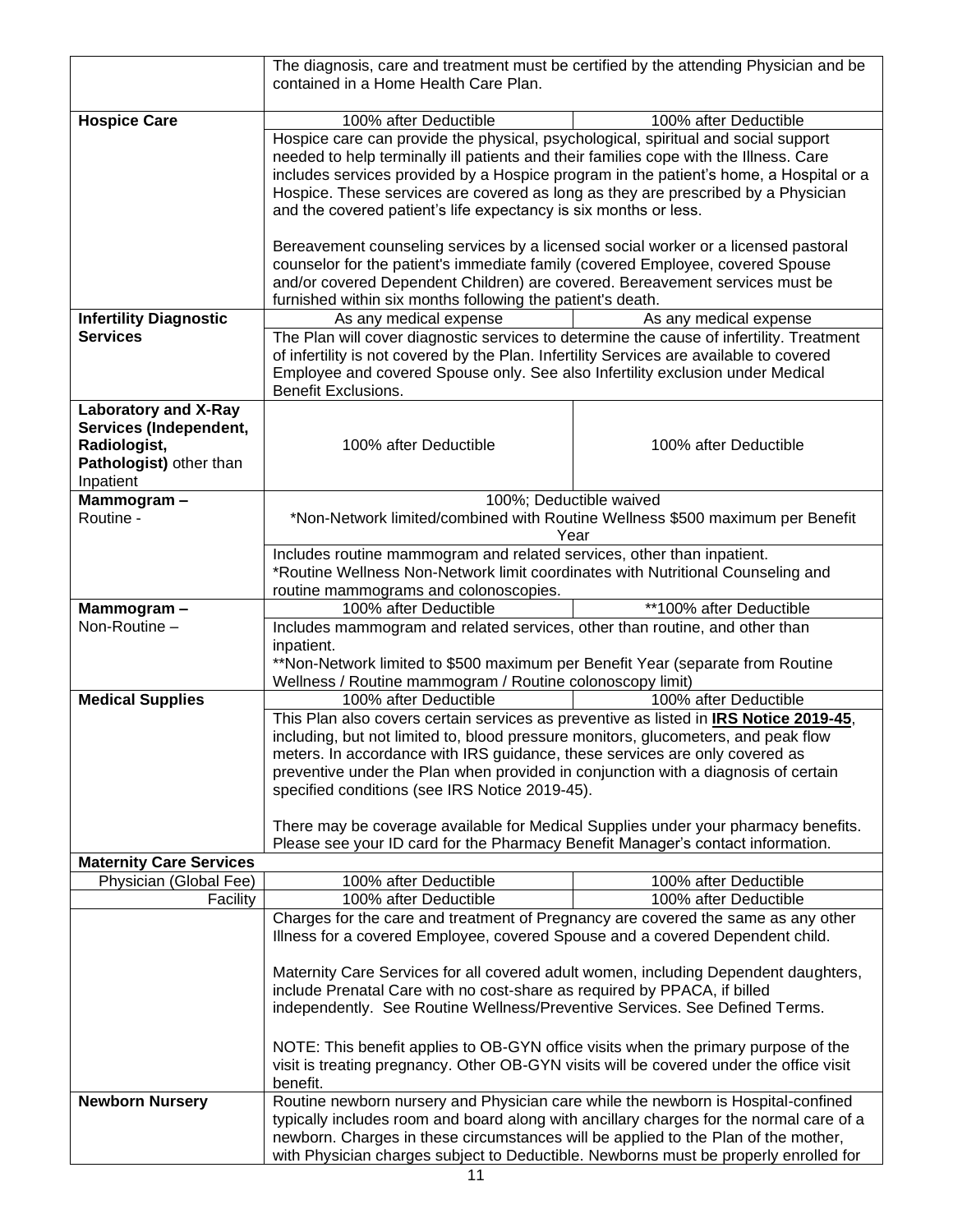| <b>Mental Health and Substance Use Disorders</b> | coverage to apply after the initial Hospital stay.<br>Non-routine newborn nursery and Physician care will not be eligible for reimbursement<br>under the Plan until the newborn is enrolled as a Dependent under the Plan enrollment<br>provisions.<br>Services related to non-routine newborn nursery will be paid under the Inpatient<br>Hospital Service Benefit above.<br>For details about enrolling newborn children, please see "Enrollment Requirements for<br>Newborn Children," the Special Enrollment provisions, and "Open Enrollment," all in the<br>Enrollment section.                                                                                                                                                                                                                                                                                                                                                                                                                                                                                                                                                                                                                                                                                                                                                                                                                                                                                                                                                                            |                                |
|--------------------------------------------------|------------------------------------------------------------------------------------------------------------------------------------------------------------------------------------------------------------------------------------------------------------------------------------------------------------------------------------------------------------------------------------------------------------------------------------------------------------------------------------------------------------------------------------------------------------------------------------------------------------------------------------------------------------------------------------------------------------------------------------------------------------------------------------------------------------------------------------------------------------------------------------------------------------------------------------------------------------------------------------------------------------------------------------------------------------------------------------------------------------------------------------------------------------------------------------------------------------------------------------------------------------------------------------------------------------------------------------------------------------------------------------------------------------------------------------------------------------------------------------------------------------------------------------------------------------------|--------------------------------|
| Inpatient                                        | 100% after Deductible                                                                                                                                                                                                                                                                                                                                                                                                                                                                                                                                                                                                                                                                                                                                                                                                                                                                                                                                                                                                                                                                                                                                                                                                                                                                                                                                                                                                                                                                                                                                            | 100% after Deductible          |
| <b>Outpatient Facility</b>                       | 100% after Deductible                                                                                                                                                                                                                                                                                                                                                                                                                                                                                                                                                                                                                                                                                                                                                                                                                                                                                                                                                                                                                                                                                                                                                                                                                                                                                                                                                                                                                                                                                                                                            | 100% after Deductible          |
|                                                  | 100% after Deductible                                                                                                                                                                                                                                                                                                                                                                                                                                                                                                                                                                                                                                                                                                                                                                                                                                                                                                                                                                                                                                                                                                                                                                                                                                                                                                                                                                                                                                                                                                                                            | 100% after Deductible          |
| <b>Outpatient Physician</b>                      |                                                                                                                                                                                                                                                                                                                                                                                                                                                                                                                                                                                                                                                                                                                                                                                                                                                                                                                                                                                                                                                                                                                                                                                                                                                                                                                                                                                                                                                                                                                                                                  |                                |
|                                                  | Psychiatrists (M.D.), psychologists (Ph.D.) or Masters of Social Work (M.S.W.) may bill<br>the plan directly. Other licensed mental health practitioners may be asked to file claims<br>under the direction of these professionals, depending on credentialing guidelines.<br>This Plan has partnered with an online service known as "myStrength" which offers<br>web and mobile self-help resources, empowering Plan Participants to better manage<br>depression, anxiety, and Substance Use Disorders while improving overall well-being.<br>To obtain more information or to register, visit https://bh.mystrength.com/medcost.                                                                                                                                                                                                                                                                                                                                                                                                                                                                                                                                                                                                                                                                                                                                                                                                                                                                                                                              |                                |
| <b>Obesity, Non-Surgical</b>                     |                                                                                                                                                                                                                                                                                                                                                                                                                                                                                                                                                                                                                                                                                                                                                                                                                                                                                                                                                                                                                                                                                                                                                                                                                                                                                                                                                                                                                                                                                                                                                                  |                                |
| <b>Medical Treatment</b>                         | As any Covered Medical Expense<br>As any Covered Medical Expense<br>Medically Necessary treatment of obesity and/or Morbid Obesity is covered. This does<br>not include any form of food supplement, exercise program, exercise equipment,<br>weight control program, injection of any fluid, use of medications or educational<br>program, if not otherwise covered.                                                                                                                                                                                                                                                                                                                                                                                                                                                                                                                                                                                                                                                                                                                                                                                                                                                                                                                                                                                                                                                                                                                                                                                            |                                |
| <b>Obesity, Surgical</b>                         | As any Covered Medical Expense                                                                                                                                                                                                                                                                                                                                                                                                                                                                                                                                                                                                                                                                                                                                                                                                                                                                                                                                                                                                                                                                                                                                                                                                                                                                                                                                                                                                                                                                                                                                   | As any Covered Medical Expense |
| <b>Treatment</b>                                 | Medically Necessary charges for the surgical treatment of obesity will be covered,                                                                                                                                                                                                                                                                                                                                                                                                                                                                                                                                                                                                                                                                                                                                                                                                                                                                                                                                                                                                                                                                                                                                                                                                                                                                                                                                                                                                                                                                               |                                |
| Precertification required                        | subject to these requirements and limitations:<br>The Plan Participant must have a history of obesity and/or a Morbid Obesity<br>Diagnosis for at least five years;<br>During the past two years that a Plan Participant has been covered by this Plan,<br>he/she must have a documented history of participating in a 12-month medically<br>supervised weight loss program;<br>The Plan Participant must have documented proof of adequate preoperative<br>evaluations for surgery, which includes patient's understanding of the procedure, the<br>procedure's risks and benefits, the length of stay in the Hospital, behavioral changes<br>required prior to and after the surgery (including dietary and exercise requirements),<br>follow-up requirements and anticipated psychological changes;<br>Psychological assessment by a mental health professional of the patient's ability to<br>understand and adhere to the program. The assessment must include expected<br>levels of depression, eating behaviors, stress management, cognitive abilities, social<br>functioning, self-esteem, personality factors or other mental health diagnoses that<br>may affect treatment, readiness and ability to adhere to required lifestyle<br>modifications and follow-up/social support.<br>The Plan Participant must be an acceptable age (at least 18 years old at the time of<br>the surgery) and risk for surgery as determined by his/her primary care or family<br>Physician and the attending surgeon;<br>Precertification of the surgery is required. |                                |
| <b>Orthotics</b>                                 | 100% after Deductible                                                                                                                                                                                                                                                                                                                                                                                                                                                                                                                                                                                                                                                                                                                                                                                                                                                                                                                                                                                                                                                                                                                                                                                                                                                                                                                                                                                                                                                                                                                                            | 100% after Deductible          |
| <b>Prosthetics and</b>                           | Orthotics are covered for the initial purchase and fitting of an appliance designed for<br>the support of weak or ineffective joints or muscles as a result of a disabling congenital<br>condition or an Injury or Illness. Orthopedic foot appliances, including custom molded<br>foot orthotics, may be covered when used as an integral part of a brace, applied tightly<br>thereto, or when used to treat a condition requiring more than a supportive device of<br>the foot. Shoe inserts are not considered orthotic devices by this Plan and are not<br>covered.<br>100% after Deductible<br>100% after Deductible                                                                                                                                                                                                                                                                                                                                                                                                                                                                                                                                                                                                                                                                                                                                                                                                                                                                                                                                        |                                |
| <b>Implants</b>                                  | Benefit covers the initial purchase and fitting of a fitted artificial device to replace or                                                                                                                                                                                                                                                                                                                                                                                                                                                                                                                                                                                                                                                                                                                                                                                                                                                                                                                                                                                                                                                                                                                                                                                                                                                                                                                                                                                                                                                                      |                                |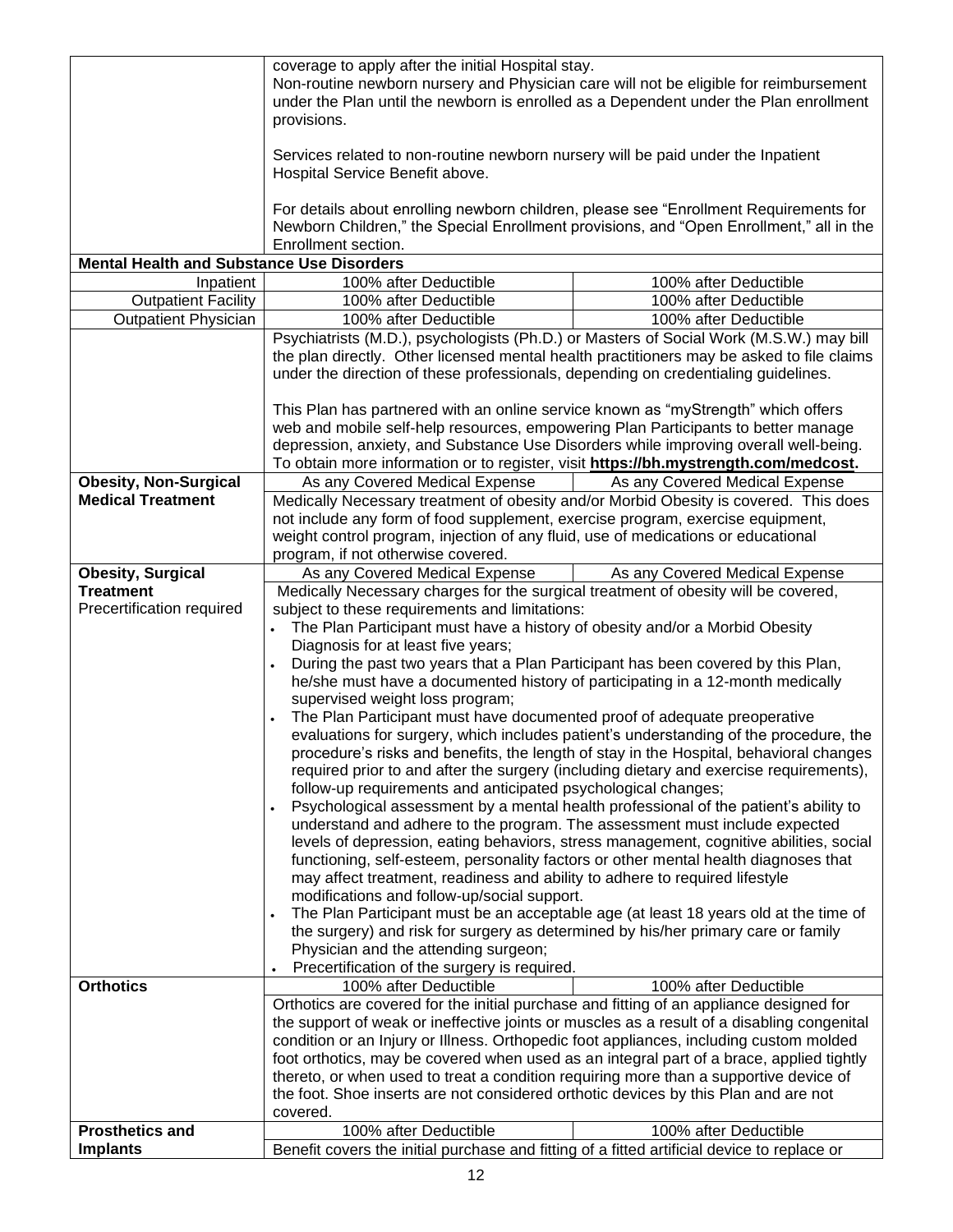|                                 | augment a missing or impaired part of the body. However, prosthetics that                                                                                                  |                                                                                              |  |
|---------------------------------|----------------------------------------------------------------------------------------------------------------------------------------------------------------------------|----------------------------------------------------------------------------------------------|--|
|                                 | are implanted as part of a surgical procedure will be covered under the surgery benefit                                                                                    |                                                                                              |  |
|                                 | (above).                                                                                                                                                                   |                                                                                              |  |
|                                 | Repair and replacement of a device will not be made more than once every 5 years,                                                                                          |                                                                                              |  |
|                                 | unless it is determined Medically Necessary due to a pathological change, such as                                                                                          |                                                                                              |  |
|                                 | growth, shrinkage, or atrophy that results in improper fit. Replacements will not be                                                                                       |                                                                                              |  |
|                                 | made because the device is lost, misplaced, or stolen.                                                                                                                     |                                                                                              |  |
| <b>Service Animal</b>           | 100% after In-Network Deductible                                                                                                                                           |                                                                                              |  |
|                                 | For covered Dependents to age 19 only:                                                                                                                                     |                                                                                              |  |
|                                 |                                                                                                                                                                            | The Plan provides coverage for the purchase of a Medically Necessary service animal          |  |
|                                 | to a Lifetime maximum of \$20,000. This benefit is subject to written approval for                                                                                         |                                                                                              |  |
|                                 | determination of Medical Necessity by the Plan Administrator and approval of the                                                                                           |                                                                                              |  |
|                                 | service animal distributor.                                                                                                                                                |                                                                                              |  |
| <b>Short-Term Therapy</b>       | 100% after Deductible                                                                                                                                                      | 100% after Deductible                                                                        |  |
|                                 | The Plan provides coverage for short-term rehabilitative therapy that is part of a                                                                                         |                                                                                              |  |
|                                 | rehabilitation program, including the therapies listed when provided in the most                                                                                           |                                                                                              |  |
|                                 | medically appropriate setting. See also Applied Behavioral Analysis (ABA) Therapy                                                                                          |                                                                                              |  |
|                                 | under Other Services in this Schedule of Benefits.                                                                                                                         |                                                                                              |  |
| Cardiac                         |                                                                                                                                                                            | Covered as deemed Medically Necessary provided services are rendered (a) under the           |  |
|                                 | supervision of a Physician; (b) in connection with a myocardial infarction, coronary                                                                                       |                                                                                              |  |
|                                 | occlusion or coronary bypass surgery; (c) initiated within 12 weeks after other                                                                                            |                                                                                              |  |
|                                 | treatment for the medical condition ends; and (d) in a Medical Care Facility as defined                                                                                    |                                                                                              |  |
|                                 | by this Plan.                                                                                                                                                              |                                                                                              |  |
| Cognitive                       | Covered as deemed Medically Necessary provided services are rendered under the                                                                                             |                                                                                              |  |
|                                 | supervision of a Physician. The therapy must be in accord with a Physician's exact                                                                                         |                                                                                              |  |
|                                 | orders as to type, frequency and duration and for conditions that are subject to                                                                                           |                                                                                              |  |
|                                 | significant improvement through short-term therapy.                                                                                                                        |                                                                                              |  |
| Occupational                    | Covered when performed by a licensed occupational therapist or a Physician working                                                                                         |                                                                                              |  |
|                                 | within the scope of his/her license. Therapy must be ordered by a Physician, result                                                                                        |                                                                                              |  |
|                                 |                                                                                                                                                                            | from an Injury or Illness and improve a body function. Covered Charges do not include        |  |
|                                 | recreational programs, maintenance therapy or supplies used in occupational therapy.                                                                                       |                                                                                              |  |
| Physical                        | Covered when performed by a licensed physical therapist or a Physician working within                                                                                      |                                                                                              |  |
|                                 | the scope of his/her license. The therapy must be in accord with a Physician's exact                                                                                       |                                                                                              |  |
|                                 | orders as to type, frequency and duration and for conditions that are subject to                                                                                           |                                                                                              |  |
|                                 | significant improvement through short-term therapy.                                                                                                                        |                                                                                              |  |
| Pulmonary                       | Covered when performed by a licensed respiratory therapist or a Physician working                                                                                          |                                                                                              |  |
|                                 | within the scope of his/her license. The therapy must be in accord with a Physician's                                                                                      |                                                                                              |  |
|                                 | exact orders as to type, frequency and duration and for conditions that are subject to                                                                                     |                                                                                              |  |
|                                 | significant improvement through short-term therapy.                                                                                                                        |                                                                                              |  |
| Speech                          | Covered when performed by a licensed speech therapist or a Physician working within<br>the scope of his/her license; therapy must be ordered by a Physician: a) for speech |                                                                                              |  |
|                                 |                                                                                                                                                                            | disorders; b) following surgery for correction of a congenital condition of the oral cavity, |  |
|                                 | throat or nasal complex; or c) to restore speech to a person who has lost existing                                                                                         |                                                                                              |  |
|                                 |                                                                                                                                                                            |                                                                                              |  |
|                                 | speech function as a result of injury or an illness that is other than a learning or mental<br>disorder.                                                                   |                                                                                              |  |
| <b>Skilled Nursing Facility</b> | 100% after In-Network Deductible                                                                                                                                           |                                                                                              |  |
|                                 |                                                                                                                                                                            |                                                                                              |  |
|                                 | Benefits limited to Benefit Year maximum of 100 days.                                                                                                                      |                                                                                              |  |
|                                 | Benefits are payable if and when the patient is confined as a bed patient in the facility;                                                                                 |                                                                                              |  |
|                                 | the attending Physician certifies that the confinement is needed for further care of the                                                                                   |                                                                                              |  |
|                                 |                                                                                                                                                                            |                                                                                              |  |
|                                 | a treatment plan that includes a diagnosis, the proposed course of treatment and the                                                                                       | condition that caused the Hospital confinement; and the attending Physician completes        |  |
|                                 | projected date of discharge from the Skilled Nursing Facility. Covered charges for a                                                                                       |                                                                                              |  |
|                                 | Plan Participant's care in these facilities are limited to the facility's semiprivate room                                                                                 |                                                                                              |  |
|                                 | rate.                                                                                                                                                                      |                                                                                              |  |
| <b>Sleep Studies</b>            | 100% after Deductible                                                                                                                                                      | 100% after Deductible                                                                        |  |
|                                 | Sleep studies are covered when determined to be Medically Necessary.                                                                                                       |                                                                                              |  |
| <b>Teladoc</b>                  |                                                                                                                                                                            | 100% after In-Network Deductible                                                             |  |
| <b>Telemedicine Services -</b>  |                                                                                                                                                                            |                                                                                              |  |
| Office Visits other than        | As any other covered office service                                                                                                                                        | As any other covered office service                                                          |  |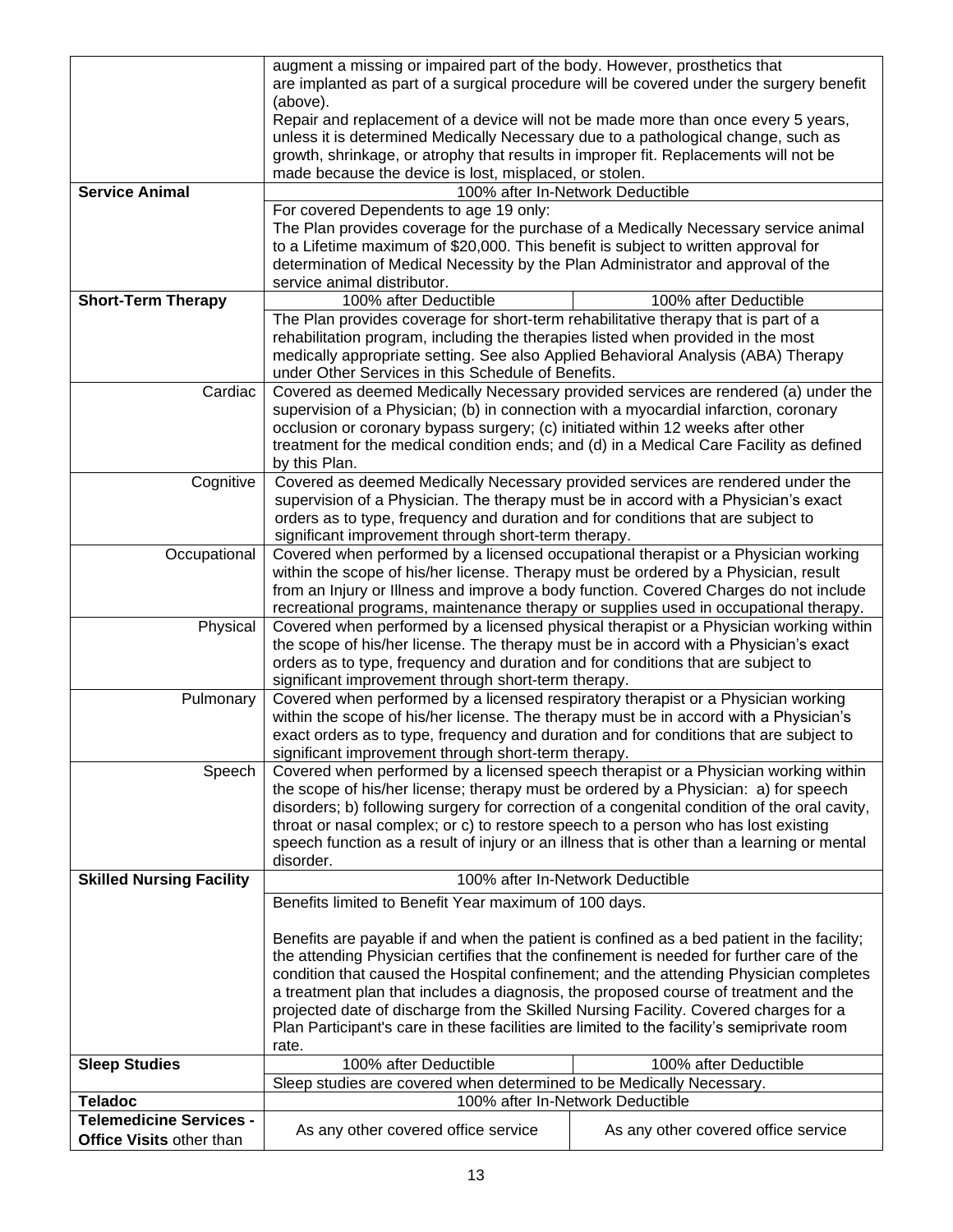| Teladoc                      |                                                                                                                                                                                |                                                                                |  |
|------------------------------|--------------------------------------------------------------------------------------------------------------------------------------------------------------------------------|--------------------------------------------------------------------------------|--|
|                              |                                                                                                                                                                                |                                                                                |  |
| <b>Telemedicine Services</b> | As any Covered Medical Expense                                                                                                                                                 | As any Covered Medical Expense                                                 |  |
| - COVID-19 Public            | This benefit includes coverage of Covered Medical Expenses that are delivered by                                                                                               |                                                                                |  |
| <b>Health Emergency</b>      | means of Telemedicine as identified on the Centers for Medicare and Medicaid                                                                                                   |                                                                                |  |
| other than Teladoc           | Services (CMS) listing of "Covered Telehealth Services for PHE for the COVID-19                                                                                                |                                                                                |  |
|                              | pandemic."*                                                                                                                                                                    |                                                                                |  |
|                              |                                                                                                                                                                                |                                                                                |  |
|                              | This benefit shall terminate upon the termination of the COVID-19 Public Health                                                                                                |                                                                                |  |
|                              | Emergency, as determined by the Secretary of the U.S. Department of Health and                                                                                                 |                                                                                |  |
|                              | Human Services.                                                                                                                                                                |                                                                                |  |
|                              |                                                                                                                                                                                |                                                                                |  |
|                              |                                                                                                                                                                                |                                                                                |  |
|                              | *Note: This listing is currently available (as of April 28, 2020) at                                                                                                           |                                                                                |  |
|                              | https://www.cms.gov/Medicare/Medicare-General-Information/Telehealth/Telehealth-                                                                                               |                                                                                |  |
|                              | Codes. The Plan will also maintain a copy of this listing.                                                                                                                     |                                                                                |  |
| <b>TMJ</b>                   | As any other Covered Medical Expense                                                                                                                                           | As any other Covered Medical Expense                                           |  |
|                              | Includes Surgical and Non-Surgical; excludes appliances and orthodontic treatment.                                                                                             |                                                                                |  |
| <b>Transplant Services</b>   |                                                                                                                                                                                | NON-Approved / NON-Designated                                                  |  |
| Precertification required    | <b>Approved / Designated Facility</b>                                                                                                                                          | <b>Facility</b>                                                                |  |
|                              | 100% after In-Network Deductible                                                                                                                                               | 100% after Non-Network Deductible                                              |  |
|                              | MedCost Health Management must be notified PRIOR to a Transplant evaluation.                                                                                                   |                                                                                |  |
|                              | All Transplant Services MUST be precertified and require participation in Case                                                                                                 |                                                                                |  |
|                              | Management to qualify for Precertification. Failure to precertify will result in a 50%                                                                                         |                                                                                |  |
|                              | reduction in benefits. Refer to Health Management Services for details.                                                                                                        |                                                                                |  |
|                              |                                                                                                                                                                                |                                                                                |  |
|                              |                                                                                                                                                                                |                                                                                |  |
|                              | Human organ and tissue transplants are covered except those classified as                                                                                                      |                                                                                |  |
|                              | "Experimental and/or Investigational."                                                                                                                                         |                                                                                |  |
|                              |                                                                                                                                                                                |                                                                                |  |
|                              | *Travel and lodging will be paid by the Plan for the patient and one companion or                                                                                              |                                                                                |  |
|                              | caregiver (for both parents or for both guardians if the patient is a minor), up to a<br>Lifetime maximum of \$10,000. Travel must be to a Designated Transplant Provider that |                                                                                |  |
|                              |                                                                                                                                                                                |                                                                                |  |
|                              | is more than 60 miles from the patient's home.                                                                                                                                 |                                                                                |  |
|                              |                                                                                                                                                                                |                                                                                |  |
|                              | <b>Donor Charges:</b>                                                                                                                                                          |                                                                                |  |
|                              | Both the recipient and the donor are entitled to benefits of Transplant Service coverage                                                                                       |                                                                                |  |
|                              | under this Plan when the recipient is a Plan Participant. Benefits provided to the donor                                                                                       |                                                                                |  |
|                              | will be charged against the recipient's coverage.                                                                                                                              |                                                                                |  |
|                              |                                                                                                                                                                                |                                                                                |  |
|                              | The Plan will pay for typing, surgical procedure, mobilization, storage expenses, and                                                                                          |                                                                                |  |
|                              | costs directly related to the donation of a human organ or human tissue used in a                                                                                              |                                                                                |  |
|                              | covered Transplant procedure.                                                                                                                                                  |                                                                                |  |
|                              |                                                                                                                                                                                |                                                                                |  |
|                              | If a Plan Participant wishes to be a donor, the Plan will cover donor charges only if the                                                                                      |                                                                                |  |
|                              | recipient is also a Plan Participant. Donor expenses for recipients who are not Plan                                                                                           |                                                                                |  |
|                              | Participants are not covered under this Plan.                                                                                                                                  |                                                                                |  |
|                              |                                                                                                                                                                                |                                                                                |  |
|                              | <b>Claim Steps:</b>                                                                                                                                                            |                                                                                |  |
|                              | $\bullet$                                                                                                                                                                      | When a Plan Participant is the recipient of an organ from a non-Plan donor,    |  |
|                              |                                                                                                                                                                                | eligible expenses should be filed using the Plan Participant's name and his or |  |
|                              | her alternate identification number.                                                                                                                                           |                                                                                |  |
|                              |                                                                                                                                                                                | To help identify non-Plan donor claims billed under the Plan Participant       |  |
|                              | recipient's information, the donor claim should include the following:                                                                                                         |                                                                                |  |
|                              | Diagnosis that indicates donor;<br>$\circ$                                                                                                                                     |                                                                                |  |
|                              | Attachment that indicates the patient is a donor; and<br>$\circ$                                                                                                               |                                                                                |  |
|                              | $\circ$                                                                                                                                                                        | Donor's information in the comments field of the UB-04 or other electronic     |  |
|                              | claim.                                                                                                                                                                         |                                                                                |  |
|                              |                                                                                                                                                                                |                                                                                |  |
|                              | *Exclusions:                                                                                                                                                                   |                                                                                |  |
|                              | Charges for the following are not covered:                                                                                                                                     |                                                                                |  |
|                              | • Mileage for sightseeing or visits to friends / relatives.                                                                                                                    |                                                                                |  |
|                              |                                                                                                                                                                                |                                                                                |  |
|                              | • Alcohol.                                                                                                                                                                     |                                                                                |  |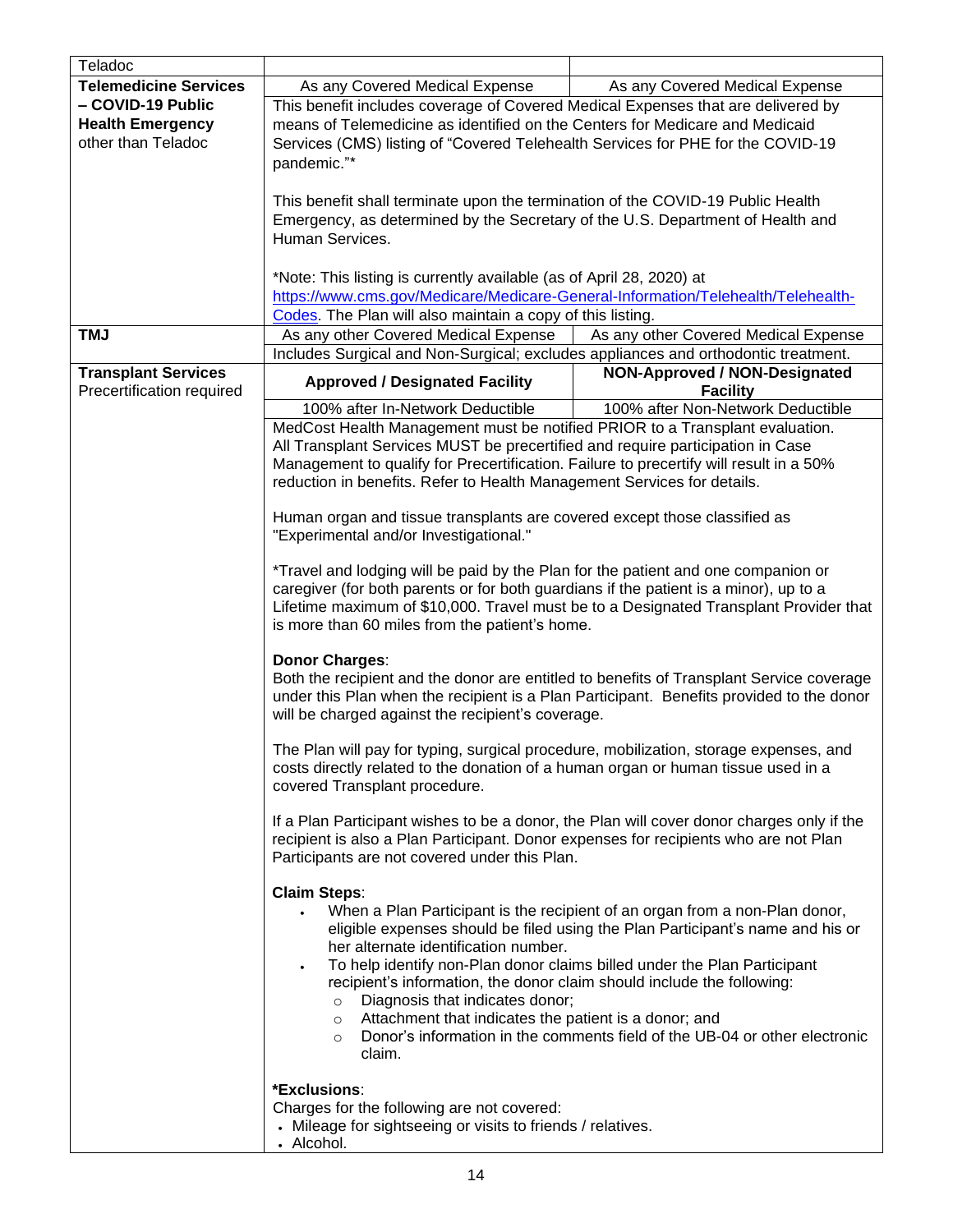|                                                                                                                                          | • Clothing.<br>• Entertainment (i.e., movies or rentals, visits to museums, mileage for sightseeing,<br>compact discs, games, etc.).<br>• Expense for persons other than the patient and his / her covered companion or<br>caregiver.<br>• Expenses for lodging when member or companion is staying with a relative or friend.<br>• Travel and non-medical room and board for a live donor or for family members of<br>the donor.<br>• Gift cards.<br>• Groceries (i.e., grocery stores, Wal-Mart, K-Mart, etc.).<br>• Laundry service / supplies.<br>• Non-legible receipts (i.e., food or lodging).<br>• Paper products (i.e., paper plates, paper towels, napkins, etc.).<br>• Parking fees incurred other than at hotel / motel or hospital.<br>• Personal care services (i.e., massage, spa, hair care services, etc.)<br>• Personal hygiene items (i.e., toothbrush, deodorant, etc.).<br>• Personal services (i.e., child care, house sitting, kennel care, etc.).<br>• Shoes / slippers.<br>• Souvenirs (i.e., T-shirts, sweatshirts, toys, etc.).<br>• Telephone bills / calls / phone cards.<br>• Tobacco or medical marijuana.                                                                                                                                                                                                                                                                                                                                                                                                                                                                                                                                                                                                                                                                                                |                       |
|------------------------------------------------------------------------------------------------------------------------------------------|------------------------------------------------------------------------------------------------------------------------------------------------------------------------------------------------------------------------------------------------------------------------------------------------------------------------------------------------------------------------------------------------------------------------------------------------------------------------------------------------------------------------------------------------------------------------------------------------------------------------------------------------------------------------------------------------------------------------------------------------------------------------------------------------------------------------------------------------------------------------------------------------------------------------------------------------------------------------------------------------------------------------------------------------------------------------------------------------------------------------------------------------------------------------------------------------------------------------------------------------------------------------------------------------------------------------------------------------------------------------------------------------------------------------------------------------------------------------------------------------------------------------------------------------------------------------------------------------------------------------------------------------------------------------------------------------------------------------------------------------------------------------------------------------------------------------------------------|-----------------------|
|                                                                                                                                          | • Valet parking.<br><b>In-Network</b>                                                                                                                                                                                                                                                                                                                                                                                                                                                                                                                                                                                                                                                                                                                                                                                                                                                                                                                                                                                                                                                                                                                                                                                                                                                                                                                                                                                                                                                                                                                                                                                                                                                                                                                                                                                                    | <b>Non-Network</b>    |
| <b>Wig Therapy (following</b>                                                                                                            | 100% after Deductible                                                                                                                                                                                                                                                                                                                                                                                                                                                                                                                                                                                                                                                                                                                                                                                                                                                                                                                                                                                                                                                                                                                                                                                                                                                                                                                                                                                                                                                                                                                                                                                                                                                                                                                                                                                                                    | 100% after Deductible |
| cancer treatment)                                                                                                                        | Benefits limited to Lifetime maximum of one wig.                                                                                                                                                                                                                                                                                                                                                                                                                                                                                                                                                                                                                                                                                                                                                                                                                                                                                                                                                                                                                                                                                                                                                                                                                                                                                                                                                                                                                                                                                                                                                                                                                                                                                                                                                                                         |                       |
| <b>All Other Covered</b>                                                                                                                 |                                                                                                                                                                                                                                                                                                                                                                                                                                                                                                                                                                                                                                                                                                                                                                                                                                                                                                                                                                                                                                                                                                                                                                                                                                                                                                                                                                                                                                                                                                                                                                                                                                                                                                                                                                                                                                          |                       |
| <b>Services</b>                                                                                                                          | 100% after Deductible                                                                                                                                                                                                                                                                                                                                                                                                                                                                                                                                                                                                                                                                                                                                                                                                                                                                                                                                                                                                                                                                                                                                                                                                                                                                                                                                                                                                                                                                                                                                                                                                                                                                                                                                                                                                                    | 100% after Deductible |
|                                                                                                                                          | <b>Additional Services Covered Under the Medical Benefits</b>                                                                                                                                                                                                                                                                                                                                                                                                                                                                                                                                                                                                                                                                                                                                                                                                                                                                                                                                                                                                                                                                                                                                                                                                                                                                                                                                                                                                                                                                                                                                                                                                                                                                                                                                                                            |                       |
| <b>Anesthetics and certain</b><br>other items including<br>administration<br><b>Attention Deficit /</b><br><b>Hyperactivity Disorder</b> | Certain items including anesthetics; oxygen; blood and blood derivatives that are not<br>donated or replaced; intravenous injections and solutions are covered, including the<br>administration thereof.<br>Attention Deficit / Hyperactivity Disorder is covered as any other expense.                                                                                                                                                                                                                                                                                                                                                                                                                                                                                                                                                                                                                                                                                                                                                                                                                                                                                                                                                                                                                                                                                                                                                                                                                                                                                                                                                                                                                                                                                                                                                  |                       |
| <b>Dental Services</b>                                                                                                                   | Certain dental procedures will be Covered Charges under Medical Benefits:<br>Removal of wisdom teeth.<br>Excision of tumors and cysts of the jaws, cheeks, lips, tongue, roof and floor of the<br>mouth.<br>Emergency repair due to Injury to sound natural teeth.<br>Surgery needed to correct accidental injuries to the jaws, cheeks, lips, tongue, floor<br>and roof of the mouth.<br>Excision of benign bony growths of the jaw and hard palate.<br>External incision and drainage of cellulitis.<br>$\bullet$<br>Incision of sensory sinuses, salivary glands or ducts.<br>$\bullet$<br>Reduction of dislocations and excision of temporomandibular joints (TMJs).<br>$\bullet$<br>When Medically Necessary, replacement of teeth lost as a direct result of<br>chemotherapy and/or radiation treatment.<br>Orthognathic surgery to repair or correct a severe facial deformity or<br>disfigurement that orthodontics alone cannot correct, provided:<br>• the deformity or disfigurement is accompanied by a documented clinically<br>significant functional impairment, and there is a reasonable expectation that the<br>procedure will result in meaningful functional improvement; or<br>• the orthognathic surgery is Medically Necessary as a result of tumor, trauma,<br>disease; or<br>• the orthognathic surgery is performed prior to age 19 and is required as a result of<br>severe congenital facial deformity or congenital condition.<br>Repeat or subsequent orthognathic surgeries for the same condition are covered only<br>when the previous orthognathic surgery met the above requirements, and there is a<br>high probability of significant additional improvement as determined by the utilization<br>review Physician.<br>No charge will be covered under Medical Benefits for dental and oral surgical |                       |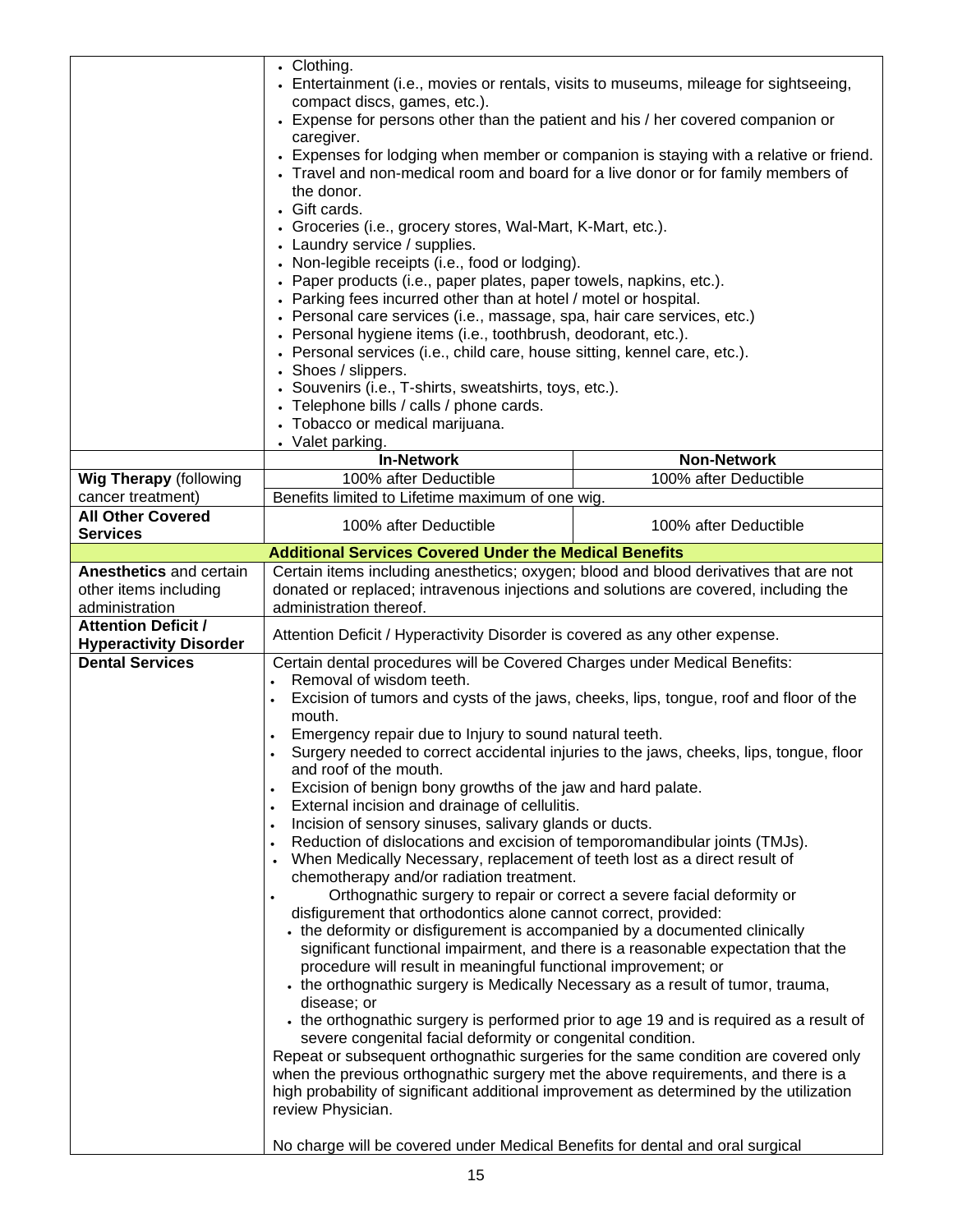|                                                                                | procedures involving orthodontic care of the teeth, periodontal disease and preparing<br>the mouth for the fitting of or continued use of dentures.                                                                                                                                                                                                                                                                                                                                                  |
|--------------------------------------------------------------------------------|------------------------------------------------------------------------------------------------------------------------------------------------------------------------------------------------------------------------------------------------------------------------------------------------------------------------------------------------------------------------------------------------------------------------------------------------------------------------------------------------------|
|                                                                                | Note: The Plan will pay for anesthesia and Hospital or facility charges for services<br>performed in a Hospital or Ambulatory Surgical Center in connection with dental<br>procedures for (1) Dependent Children under the age of 9 and (2) Plan Participants<br>with physical or mental conditions for which such services are Medically Necessary.<br>The Physician must certify that anesthesia is required to safely and effectively perform<br>the procedures. Prior authorization is required. |
|                                                                                | Oral surgeons will be paid at the Network level of benefits.                                                                                                                                                                                                                                                                                                                                                                                                                                         |
| <b>Anesthesia and Facility</b><br>for certain Dental<br><b>Procedures</b>      | The Plan will pay for anesthesia and Hospital or facility charges for services performed<br>in a Hospital or Ambulatory Surgical Center in connection with dental procedures<br>for (1) Dependent Children under the age of 9 and (2) Plan Participants with physical or<br>mental conditions for which such services are Medically Necessary. The Physician<br>must certify that anesthesia is required to safely and effectively perform the<br>procedures. Prior authorization is required.       |
| <b>Diabetes Care</b><br>Management other than<br><b>Nutritional Counseling</b> | The Plan will provide coverage for Medically Necessary diabetes self-management<br>training and educational services.                                                                                                                                                                                                                                                                                                                                                                                |
| Eyeglasses, Lenses,<br><b>Frames</b>                                           | Medical benefits cover purchase of the first pair of eyeglasses, lenses, frames or<br>contact lenses as prescribed following keratoconus or cataract surgery.                                                                                                                                                                                                                                                                                                                                        |
| <b>Family Therapy /</b>                                                        | Family Therapy/Counseling is considered an eligible expense when provided by a                                                                                                                                                                                                                                                                                                                                                                                                                       |
| <b>Counseling</b>                                                              | licensed mental health practitioner.                                                                                                                                                                                                                                                                                                                                                                                                                                                                 |
| <b>Genetic Testing</b>                                                         | Charges made for genetic testing that uses a proven testing method for the<br>identification of genetically-linked inheritable disease.                                                                                                                                                                                                                                                                                                                                                              |
|                                                                                |                                                                                                                                                                                                                                                                                                                                                                                                                                                                                                      |
|                                                                                | Genetic testing is considered Medically Necessary (and therefore covered) based on                                                                                                                                                                                                                                                                                                                                                                                                                   |
|                                                                                | the diagnosis, provided:                                                                                                                                                                                                                                                                                                                                                                                                                                                                             |
|                                                                                | A person has symptoms or signs of a genetically-linked inheritable disease or<br>The testing is performed as part of oncology treatment.                                                                                                                                                                                                                                                                                                                                                             |
|                                                                                | Genetic testing requires documentation of Medical Necessity via medical records or a<br>letter of Medical Necessity if:                                                                                                                                                                                                                                                                                                                                                                              |
|                                                                                | it has been determined that a person is at risk for carrier status as supported<br>by existing peer-reviewed, evidence-based, scientific literature for the<br>development of a genetically-linked inheritable disease when the results will                                                                                                                                                                                                                                                         |
|                                                                                | impact clinical outcome or<br>the therapeutic purpose is to identify specific genetic mutation that has been                                                                                                                                                                                                                                                                                                                                                                                         |
|                                                                                | demonstrated in the existing peer reviewed, evidence-based, scientific<br>literature to directly impact treatment options as outlined in the letter of Medical                                                                                                                                                                                                                                                                                                                                       |
|                                                                                | Necessity noted above; or                                                                                                                                                                                                                                                                                                                                                                                                                                                                            |
|                                                                                | in accordance with the guidelines and recommendations established under<br>PPACA for preventive services for women with no cost-share.                                                                                                                                                                                                                                                                                                                                                               |
|                                                                                | If genetic testing is determined to be Medically Necessary and meets the criteria                                                                                                                                                                                                                                                                                                                                                                                                                    |
|                                                                                | outlined above, genetic counseling may be covered. Genetic counseling is limited to 3<br>visits per Benefit Year.                                                                                                                                                                                                                                                                                                                                                                                    |
| <b>Hearing Aids</b>                                                            | For covered dependent children to age 19 only: hearing aids ordered by a Physician or                                                                                                                                                                                                                                                                                                                                                                                                                |
|                                                                                | audiologist are covered for one hearing aid per ear every 36 months, including related                                                                                                                                                                                                                                                                                                                                                                                                               |
|                                                                                | services for initial hearing aids, replacement hearing aids, new hearing aids when<br>alterations cannot adequately meet the needs of the individual, initial hearing aid                                                                                                                                                                                                                                                                                                                            |
|                                                                                | evaluation, fitting, adjustments and supplies including ear molds.                                                                                                                                                                                                                                                                                                                                                                                                                                   |
| <b>Reconstructive Surgery</b>                                                  | Covered Charges are:                                                                                                                                                                                                                                                                                                                                                                                                                                                                                 |
|                                                                                | Surgical correction of a congenital anomaly in a covered Dependent child;                                                                                                                                                                                                                                                                                                                                                                                                                            |
|                                                                                | Treatment of an Accidental bodily Injury; and                                                                                                                                                                                                                                                                                                                                                                                                                                                        |
|                                                                                | Reconstructive breast surgery following mastectomy. This mammoplasty coverage,<br>in compliance with the Women's Health and Cancer Rights Act of 1998, will include                                                                                                                                                                                                                                                                                                                                  |
|                                                                                | reimbursement for (1) reconstruction of the breast on which a mastectomy has been                                                                                                                                                                                                                                                                                                                                                                                                                    |
|                                                                                | performed, (2) surgery and reconstruction of the other breast to produce a                                                                                                                                                                                                                                                                                                                                                                                                                           |
|                                                                                | symmetrical appearance, and (3) coverage of prostheses and physical                                                                                                                                                                                                                                                                                                                                                                                                                                  |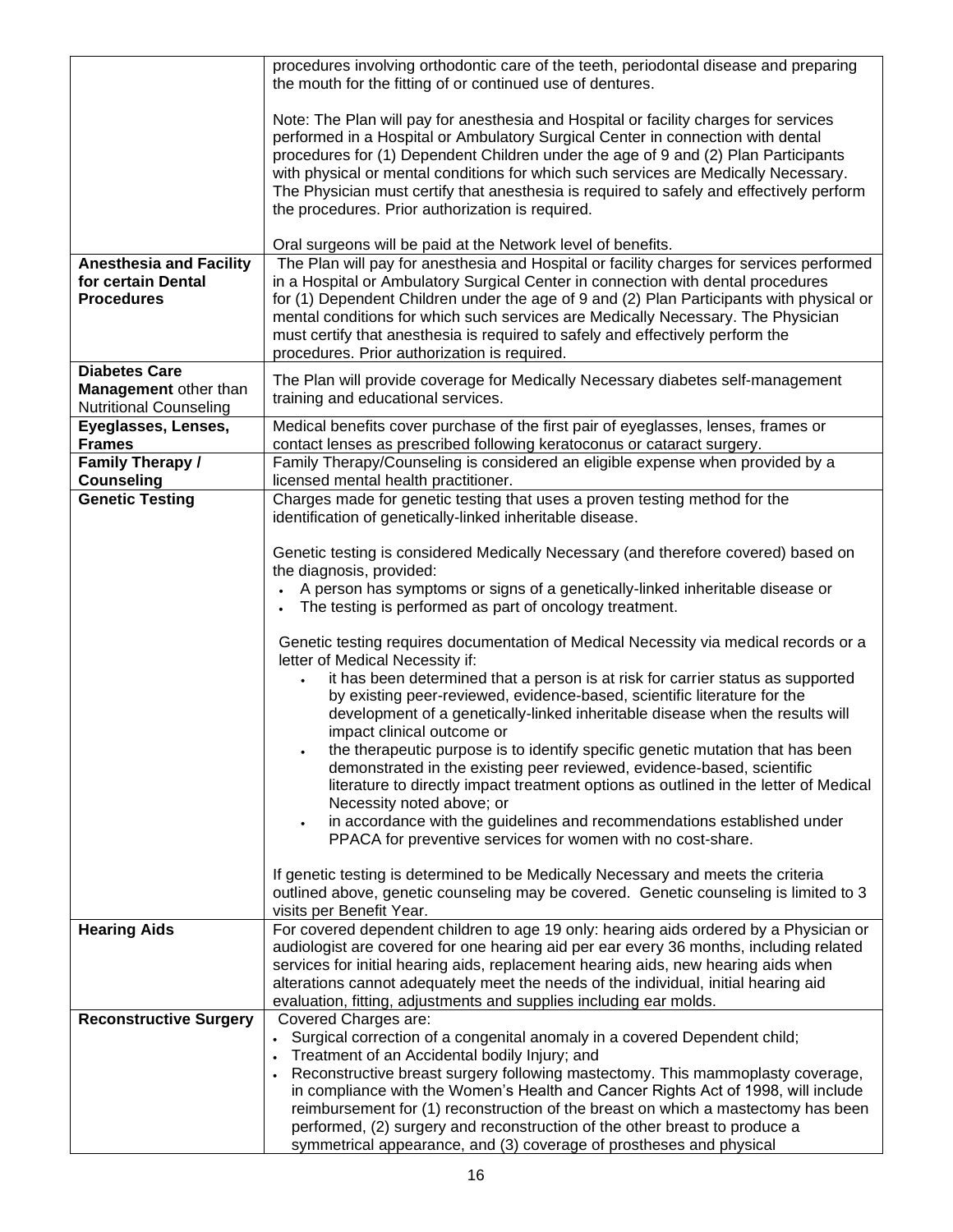|                                                                                                                                                                                                  | complications during all stages of mastectomy, including lymphedemas, in a manner                                                                                             |                               |  |  |
|--------------------------------------------------------------------------------------------------------------------------------------------------------------------------------------------------|-------------------------------------------------------------------------------------------------------------------------------------------------------------------------------|-------------------------------|--|--|
| <b>Routine Costs</b>                                                                                                                                                                             | determined in consultation with the attending Physician and the patient.                                                                                                      |                               |  |  |
| <b>Associated with a</b>                                                                                                                                                                         | Includes charges for Routine Patient Costs incurred by a Qualified Individual in an<br>Approved Clinical Trial subject to the terms of this Plan. The Plan may require a copy |                               |  |  |
| <b>Clinical Trial</b>                                                                                                                                                                            | of the Approved Clinical Trial's patient consent packet before determining if any                                                                                             |                               |  |  |
|                                                                                                                                                                                                  | benefits are payable by the Plan (see Routine Patient Costs). Coverage is provided                                                                                            |                               |  |  |
|                                                                                                                                                                                                  | only for Routine Patient Costs of services associated with the Approved Clinical Trial,                                                                                       |                               |  |  |
|                                                                                                                                                                                                  | and only to the extent such Routine Patient Costs have not been, or are not, funded by                                                                                        |                               |  |  |
|                                                                                                                                                                                                  | other resources. See also Medical Benefit Exclusions and Defined Terms for more                                                                                               |                               |  |  |
|                                                                                                                                                                                                  | information regarding coverage of Routine Patient Costs associated with an Approved<br>Clinical Trial.                                                                        |                               |  |  |
| <b>Sterilization</b>                                                                                                                                                                             | Sterilization procedures are covered as any expense unless otherwise noted in the                                                                                             |                               |  |  |
| <b>Procedures</b>                                                                                                                                                                                | SPD. Reversal procedures are not covered.                                                                                                                                     |                               |  |  |
| <b>Termination of</b>                                                                                                                                                                            | Abortions are covered for all Employees and Spouses who are Plan Participants when                                                                                            |                               |  |  |
| Pregnancy                                                                                                                                                                                        | the life of the mother would be endangered if the unborn child was carried to term or                                                                                         |                               |  |  |
|                                                                                                                                                                                                  | the Pregnancy is the result of rape or incest. Complications of abortion are covered for                                                                                      |                               |  |  |
|                                                                                                                                                                                                  | all Employees and Spouses who are Plan Participants. Abortions and / or<br>complications of abortion are not covered for Dependent Daughters.                                 |                               |  |  |
|                                                                                                                                                                                                  | <b>Prescription Drug Benefits</b>                                                                                                                                             |                               |  |  |
|                                                                                                                                                                                                  | Prescription Drug cost-sharing accumulates toward the Plan's overall Network Deductible and Out-of-                                                                           |                               |  |  |
| Pocket Maximum.                                                                                                                                                                                  |                                                                                                                                                                               |                               |  |  |
|                                                                                                                                                                                                  |                                                                                                                                                                               |                               |  |  |
| Note: When a Plan Participant uses a pharmaceutical manufacturer's drug coupon to obtain Plan<br>Participant's prescription medications, the amount of the coupon will not accumulate toward the |                                                                                                                                                                               |                               |  |  |
|                                                                                                                                                                                                  | Prescription Drug Out-of-Pocket Maximum.                                                                                                                                      |                               |  |  |
|                                                                                                                                                                                                  | Deductibles and Out-of-Pocket Maximums are shared between the Pharmacy vendor and Medical benefits.                                                                           |                               |  |  |
|                                                                                                                                                                                                  | <b>Retail Pharmacy</b>                                                                                                                                                        | <b>Mail Order</b>             |  |  |
|                                                                                                                                                                                                  | 30 day supply                                                                                                                                                                 | 90 day supply                 |  |  |
| Generic                                                                                                                                                                                          |                                                                                                                                                                               |                               |  |  |
| Preferred                                                                                                                                                                                        |                                                                                                                                                                               |                               |  |  |
| Non-Preferred                                                                                                                                                                                    | 100% after Network Deductible                                                                                                                                                 | 100% after Network Deductible |  |  |
| <b>Mandatory Specialty</b>                                                                                                                                                                       |                                                                                                                                                                               |                               |  |  |
| Pharmacy                                                                                                                                                                                         | Certain Prescription Drugs must be purchased through the Plan's Specialty Pharmacy                                                                                            |                               |  |  |
|                                                                                                                                                                                                  |                                                                                                                                                                               |                               |  |  |
|                                                                                                                                                                                                  | and will not be paid or reimbursed by the Plan if they are not procured through the<br>Plan's Specialty Pharmacy. See Prescription Drug Benefits, Limitations and             |                               |  |  |
|                                                                                                                                                                                                  | Exclusions for more information.                                                                                                                                              |                               |  |  |
| <b>Miscellaneous Notes</b>                                                                                                                                                                       | Mandatory generic: Except as required by PPACA, a Plan Participant will be required                                                                                           |                               |  |  |
|                                                                                                                                                                                                  | to pay the Brand Name Copay plus the difference in cost between the Brand Name                                                                                                |                               |  |  |
|                                                                                                                                                                                                  | and Generic if (a) he/she chooses Brand Name when a Generic is available; or (b)<br>when the Physician orders Brand Name dispensing on the prescription and a Generic         |                               |  |  |
|                                                                                                                                                                                                  | is available.                                                                                                                                                                 |                               |  |  |
|                                                                                                                                                                                                  |                                                                                                                                                                               |                               |  |  |
|                                                                                                                                                                                                  | Contraceptives: Includes preventive services for women as required by Healthcare                                                                                              |                               |  |  |
|                                                                                                                                                                                                  | Reform without cost share for prescribed FDA approved contraceptives, whether                                                                                                 |                               |  |  |
|                                                                                                                                                                                                  | generic or brand if generic is unavailable, including: oral contraceptives, transdermal                                                                                       |                               |  |  |
|                                                                                                                                                                                                  | and vaginal ring. (Contraceptive devices, injectables and implants, while excluded                                                                                            |                               |  |  |
|                                                                                                                                                                                                  | under Prescription Drug benefits are included under the medical benefits. See                                                                                                 |                               |  |  |
|                                                                                                                                                                                                  | Contraceptive Management under Routine Wellness section.)                                                                                                                     |                               |  |  |
|                                                                                                                                                                                                  | If a Generic Drug version is not available or would not be medically appropriate (as                                                                                          |                               |  |  |
|                                                                                                                                                                                                  | determined by your health care provider) a prescribed FDA-approved Brand Name                                                                                                 |                               |  |  |
|                                                                                                                                                                                                  | contraceptive method will be paid by the Plan with no cost-sharing.                                                                                                           |                               |  |  |
|                                                                                                                                                                                                  |                                                                                                                                                                               |                               |  |  |
|                                                                                                                                                                                                  | Smoking Cessation Products: Included with prescription without cost share:                                                                                                    |                               |  |  |
|                                                                                                                                                                                                  | Nicotine replacement therapy (i.e., gum, lozenge, transdermal patches, inhaler and<br>nasal spray), Sustained release Bupropion, and Chantix (or generic equivalent, if       |                               |  |  |
|                                                                                                                                                                                                  | available).                                                                                                                                                                   |                               |  |  |
|                                                                                                                                                                                                  |                                                                                                                                                                               |                               |  |  |
|                                                                                                                                                                                                  | Preventive Medications: Includes certain prescribed over-the-counter products without                                                                                         |                               |  |  |